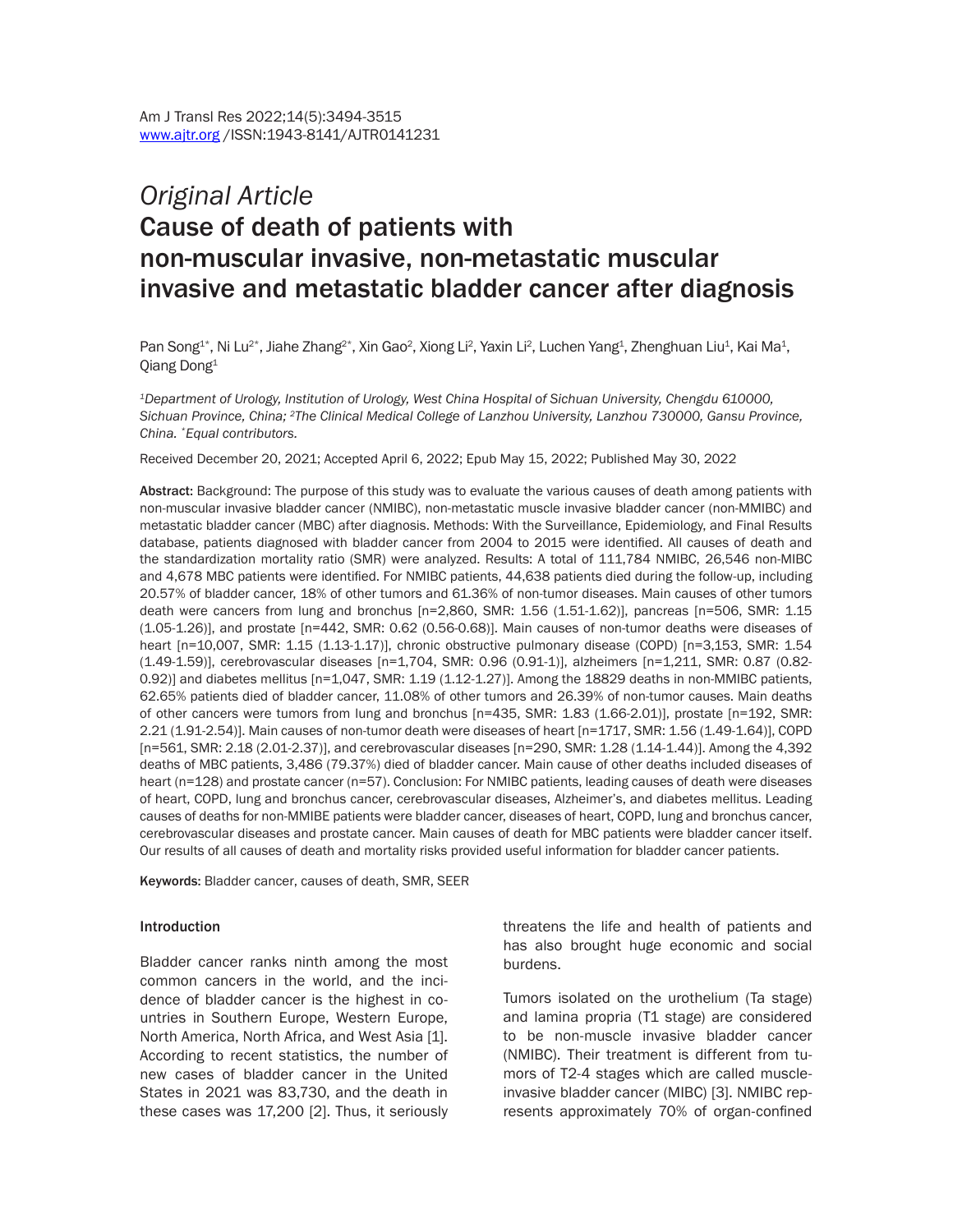bladder cancer. The standard treatment for NMIBC is transurethral resection of bladder tumor (TURBT) with risk-based recommendations regarding intravesical therapy [4]. Kong et al pointed out that even 20 years after the diagnosis of primary bladder cancer, the probability of death from primary bladder cancer was still observed as an important cause of death (the cancer itself was still observed as an important cause of death), but the heart and non-malignant lung causes accounted for a large proportion of deaths among long-term bladder cancer survivors [5]. Muscle-invasive bladder cancer represents the remaining 30% of local bladder disease [6]. The standard therapy for MIBC (T2- T4) is radical cystectomy (RC) with bilateral pelvic lymph node dissection (PLND) [7]. Although bladder cancer-specific deaths accounted for a relatively high proportion of MIBC, there are still a large proportion of non-bladder cancer-specific deaths [8].

Although lots of studies have evaluated the prognosis of patients with bladder cancer, most of them focused on the tumor itself and the deaths it caused. Few studies assessed other deaths during the survivorship. As other causes of death including other tumors and non-tumor causes accounted for a considerable proportion of all deaths, it's worthy of attention. To our knowledge, there is not a study that evaluated the other causes of deaths among NMIBC, non-MIBC and MBC patients. The National Cancer Institute's Surveillance, Epidemiology, and End Results (SEER) 18 registries collected cancer data that covers approximately 28% of the United States population from 2004 to 2015 [9]. This demonstrated that the regional data reported by SEER can represent the US population and can be generalized. The general population data could be obtained from the United States Centers for Disease Control and Prevention (CDC). Therefore, we evaluated all causes of death including bladder cancer, other tumors and non-tumor causes, and calculated mortality risk of each cause comparing with the general population.

### Materials and methods

### *Data source*

Data for bladder cancer patients came from the National Cancer Institute's Surveillance, Epidemiology, and End Results (SEER) 18 registries. The SEER\*Stat software version 8.3.9 (National Cancer Institute, USA) was utilized to access the data from the SEER database. Meanwhile, the data for the general population came from the United States CDC. Our data was de-identified and not considered as human subject research. Therefore, approval by the institutional review board was not required.

### *Patients*

Patients who were histologically diagnosed with bladder cancer as the first primary tumor and had clear TNM stages and follow-up time were identified. The living status (alive or died), the alive time after diagnosis and detailed causes of death in these patients were clearly known. The last follow-up time was December 31, 2015. According to the definition of the National Cancer Institute, survival included any patients undergoing treatment and those after treatment [14]. We divided these patients into NMIBC, non-MMIBC and MBC according to the depth of tumor invasion and aggressiveness and classified and analyzed their causes of death.

### *Study variables*

The following variables were collected, including age (15-44 years, 45-54 years, 55-64 years, 65-74 years and >75 years), sex (male and female), race (white, black, American Indian/Alaska Native and Asian or Pacific Islander), differentiation (grade l, ll, lll, and lV), pathology, surgical treatments (local tumor excision, partial cystectomy, radical cystectomy, other surgery, and no surgical treatments), chemotherapy (yes, no/unknown), and radiation (yes, no/unknown). The causes of deaths during the whole follow-up and different periods (<1 year, 1-5 years, 5-10 years, and >10 years after diagnosis) and related SMRs were regarded as the main outcomes.

### *Statistical analyses*

For the baseline characteristics of patients with different stages of bladder cancer, we calculated the number of all causes of deaths stratified by age, sex, race, differentiation, pathology, treatments. The causes of death including bladder cancer, other tumors, and non-tumor were analyzed and the number of cases was calculated among patients with NMIBC, non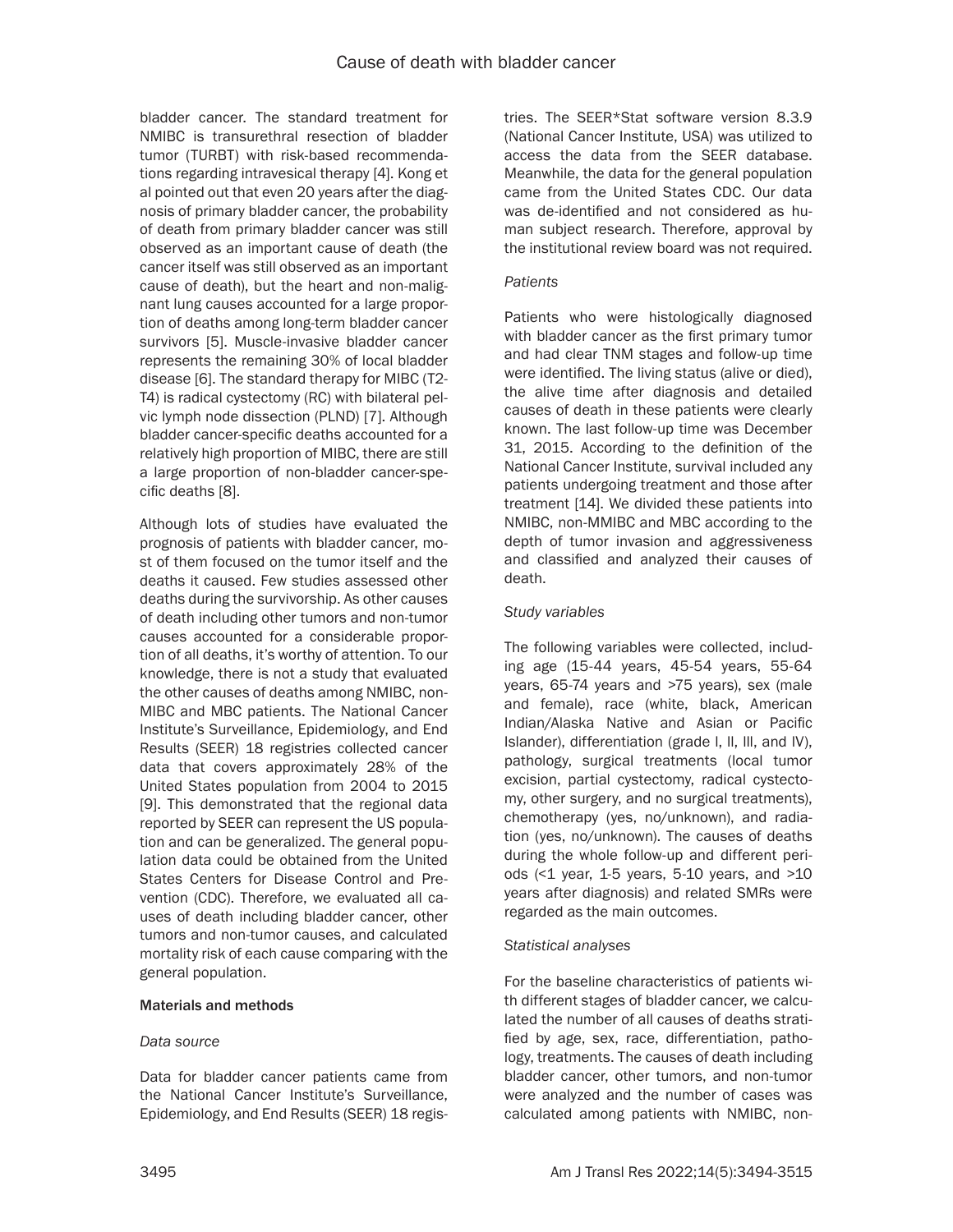MMIBC and MBC. The SMR of different reasons for death were also calculated by comparing the observed number of deaths to the expected number. The expected number of deaths was based on the total number of patient-years and the incidence of the general population. The statistical significance of SMR was based on the *P*-value generated by the two-sided test. All these analyses were performed using SEER\*Stat version 8.3.9. Pie charts of the proportion of different causes of death were drawn with Microsoft Excel 2016.

### **Results**

### *Baseline characteristics*

A total of 143,008 patients diagnosed with bladder cancer were extracted from the SEER database. 78.17% of all patients were with NMIBC, 18.56% with non-MMIBC, and 3.27% with MBC. 67,859 (47.45%) died during followup, the number of male patients exceeded that of females (75.96%), most patients were white (89.99%), transitional cell carcinoma was the main pathological type group (76.71%), but squamous cell carcinoma had the highest risk of death. 94.04% of people received surgery, 21.16% received chemotherapy, and 81.64% received radiotherapy. Among all included patients, a total of 67,859 patients (47.45%) died during the follow-up period. NMIBC deaths most occurred at 5-10 years after diagnosis (31.62%). Most deaths from non-MMIBC (38.82%) and MBC (41.55%) occurred within 1 year after diagnosis. NMIBC and non-MMIBC total number and death toll baseline information is reported in Table  $1$  and the information about MBC is reported in Table 2.

## *Cause of death in patients with NMIBC*

During the follow-up period, 44,638 patients died after being diagnosed with NMIBC, 9,183 (20.57%) died of bladder cancer, 8,066 (18.07%) died of other cancers (non-bladder cancer), and 27,7389 died of neoplastic disease (61.36%). The risk of dying from bladder cancer was higher than that of ordinary Americans [SMR: 31.52, 95% CI (30.88-32.17)]. The SMR of dying from bladder cancer gradually decreased over time. The risk of dying from lung and bronchial cancer was also higher than that of ordinary Americans [SMR: 1.56, 95% CI (1.51-1.62)], but on the contrary, the SMR value gradually increased with time. The risk of death of pancreas cancer [SMR: 1.15, 95% CI (1.05- 1.26)], kidney and renal pelvis cancer [SMR: 1.86, 95% CI (1.66-2.07)], liver and intrahepatic bile duct cancer [SMR: 1.26, 95% CI (1.13- 1.41)] was significantly higher than that of the general population in the United States. The most common cause of non-cancerous death was the diseases of the heart (10007 cases, 22.42%), followed by chronic obstructive pulmonary disease and allied cond (3153 cases, 7.06%), and both were higher than the expected number of deaths, the SMR is 1.15, 95% CI (1.13-1.17) and 1.54, 95% CI (1.49-1.59). Diabetes mellitus and nephritis, nephrotic syndrome, and nephrosis were also higher than expected deaths [SMR: 1.19, 95% CI (1.12- 1.27)] and [SMR: 1.18, 95% CI (1.1-1.26)]. It was worth noting that although deaths from septicemia and other infectious and parasitic diseases including HIV were higher than the general population [SMR: 1.15, 95% CI (1.05-1.25)] and [SMR: 1.21, 95% CI (1.07-1.36)], the highest risk of death was within one year after NMIBC diagnosis [SMR: 1.26, 95% CI (0.97- 1.62)] and [SMR: 1.56, 95% CI (1.12-2.1)]. The risk of death from Alzheimer's was reduced [SMR: 0.87, 95% CI (0.82-0.92)]. Cerebrovascular diseases [SMR: 0.96, 95% CI (0.91-1)], pneumonia and influenza [SMR: 0.97, 95% CI (0.91-1.05)] etc. were not statistically significant. The data of various causes of death of NMIBC patients are shown in Table 3, and their respective proportions are shown in Figure 1A.

## *Cause of death in patients with non-MMIBC*

Statistics showed that 18,829 patients died after the diagnosis of non-MMIBC, 11,797 (62.65%) died of bladder cancer, 2063 (10.96%) died of other cancers (non-bladder cancer), and 4969 died of non-neoplastic diseases (26.39%). Among tumorous diseases other than bladder cancer, the risk of dying of lung and bronchus [SMR: 1.83, 95% CI (1.66- 2.01)] and pancreas [SMR: 1.45, 95% CI (1.15- 1.8)] were higher than the general population. Unlike NMIBC, non-MMIBC has a significantly increased risk of dying from prostate cancer [SMR: 2.21, 95% CI (1.91-2.54)], and the risk of dying from kidney and renal pelvis cancer was 4 times than that of the general population [SMR: 4.28, 95% CI (3.46-5.23)], the risk of dying from ureteral cancer was 26 times than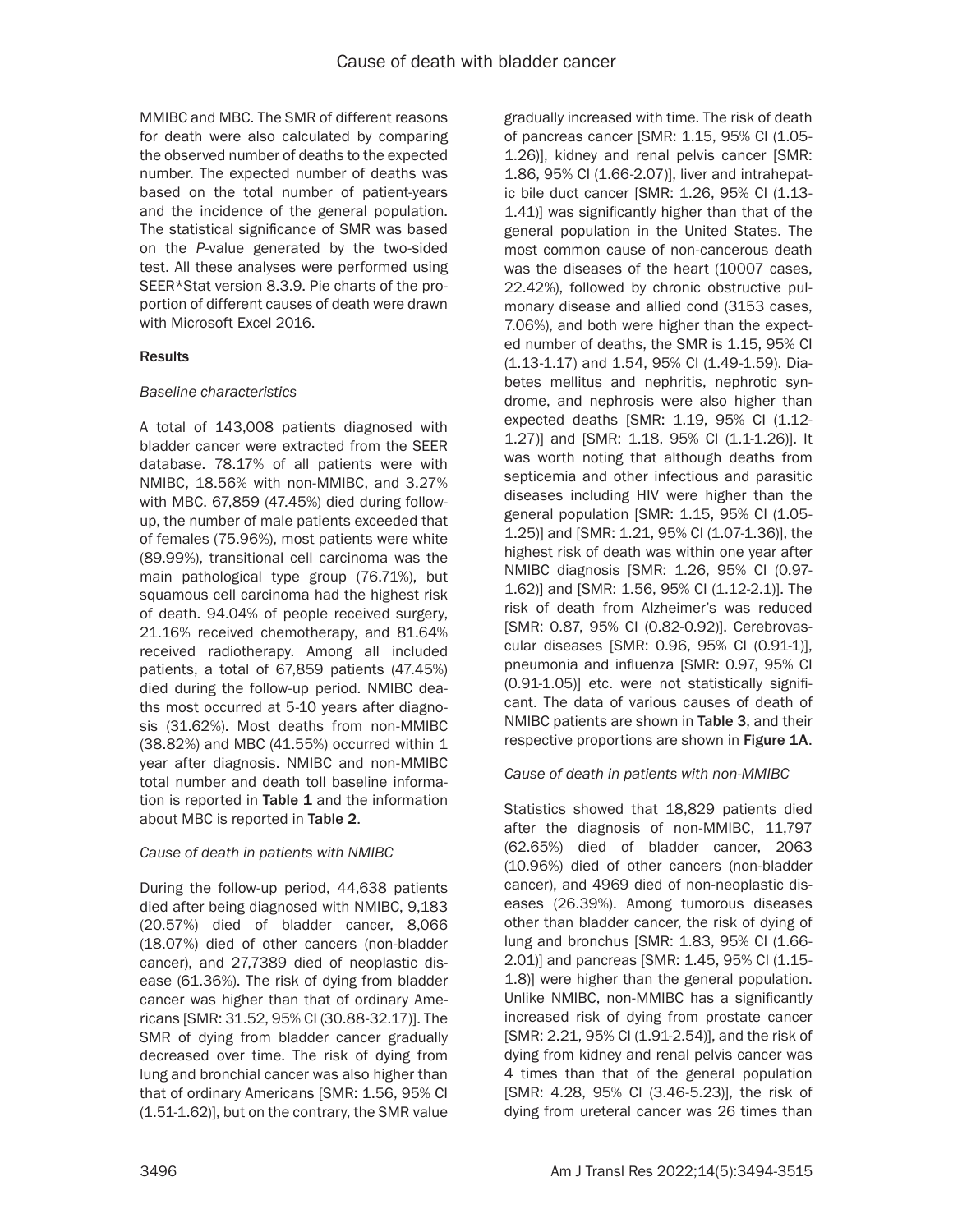|                                |                        | Total |                                       |                        | $<$ 1 year |                                   |                        | 1-3 years   |                                           |                        | 3-5 years |                                       |                        | 5-10 years  |                                        |                        | $>10$ year |                                        |
|--------------------------------|------------------------|-------|---------------------------------------|------------------------|------------|-----------------------------------|------------------------|-------------|-------------------------------------------|------------------------|-----------|---------------------------------------|------------------------|-------------|----------------------------------------|------------------------|------------|----------------------------------------|
| Variables                      | <b>Patients Deaths</b> |       | <b>SMR</b>                            | <b>Patients Deaths</b> |            | <b>SMR</b>                        | <b>Patients Deaths</b> |             | <b>SMR</b>                                | <b>Patients Deaths</b> |           | <b>SMR</b>                            | <b>Patients Deaths</b> |             | <b>SMR</b>                             | <b>Patients Deaths</b> |            | <b>SMR</b>                             |
| <b>NMIBC</b>                   |                        |       |                                       |                        |            |                                   |                        |             |                                           |                        |           |                                       |                        |             |                                        |                        |            |                                        |
| Total                          | 111784                 | 44638 | $1.40*$<br>(1.38/1.41)                | 111784                 | 5230       | $1.45*$<br>(1.41/1.49)            | 106181 11700 1.43#     |             | (1.4/1.45)                                | 93500                  | 9802      | $1.40*$<br>(1.38/1.43)                | 68316                  | 14117 1.36# | $(1.34 - 1.38)$                        | 24255                  | 3789       | $1.36*$<br>$(1.31 - 1.4)$              |
| Age                            |                        |       |                                       |                        |            |                                   |                        |             |                                           |                        |           |                                       |                        |             |                                        |                        |            |                                        |
| 15-54 years                    | 12617                  | 1394  | $2.03$ $(1.93 -$<br>2.14)             | 12617                  | 110        | $2.36*$<br>$(1.94 - 2.85)$        | 12431                  | 314         | $2.54*$<br>$(2.27 - 2.84)$                | 11931                  | 269       | $2.14$ # (1.9-<br>2.42)               | 9850                   | 502         | $1.85$ <sup>#</sup><br>$(1.69 - 2.02)$ | 4804                   | 199        | $1.67*$<br>$(1.45 - 1.92)$             |
| 55-64 years                    | 24077                  | 4840  | $1.73$ $(1.68 -$<br>1.78              | 24077                  | 387        | $1.80*$<br>$(1.63 - 1.99)$        | 23590                  | 1079        | $1.94*$<br>$(1.83 - 2.06)$                | 22251                  | 1023      | $1.88*$<br>$(1.77-2)$                 | 17429                  | 1764        | $1.66*$<br>$(1.58 - 1.74)$             | 7372                   | 587        | $1.40*$<br>$(1.29 - 1.51)$             |
| 65-74 years                    | 33685                  | 11588 | $1.50^{*}$ (1.47-<br>1.53             | 33685                  | 957        | $1.50$ $(1.4 -$<br>1.59           | 32644                  | 2645        | $1.62*$<br>$(1.56 - 1.69)$                | 29747                  | 2511      | $1.62*$<br>$(1.55 - 1.68)$            | 21895                  |             | 4101 1.45* (1.4-<br>1.49               | 7561                   | 1374       | $1.28$ <sup>#</sup><br>$(1.21 - 1.35)$ |
| 75-84 years                    | 29770                  | 17497 | $1.20^{*}$ (1.18-<br>1.21             | 29770                  | 1969       | $1.40^{*}$<br>$(1.33 - 1.46)$     | 27718                  | 4514 1.27#  | $(1.23 - 1.31)$                           | 22996                  | 3849      | $1.14$ <sup>#</sup> $(1.11$<br>1.18   | 15699                  | 5740 1.11#  | $(1.08 - 1.14)$                        | 4137                   | 1425       | $1.29$ <sup>#</sup><br>$(1.22 - 1.36)$ |
| 85+ years                      | 11621                  | 9319  | $1.52$ # (1.49-<br>1.55               | 11621                  | 1807       | $1.40*$<br>$(1.34 - 1.47)$        | 9784                   | 3148        | $1.35$ $(1.3 -$<br>(1.4)                  | 6562                   | 2150      | $1.55*$<br>$(1.49 - 1.62)$            | 3431                   | 2010 1.93   | $(1.84 - 2.01)$                        | 376                    | 204        | $2.97*$<br>$(2.58 - 3.41)$             |
| Sex                            |                        |       |                                       |                        |            |                                   |                        |             |                                           |                        |           |                                       |                        |             |                                        |                        |            |                                        |
| Male                           | 86021                  | 34976 | $1.39^*$ (1.38-<br>1.4)               | 86021                  | 3855       | $1.34$ $(1.3 -$<br>1.39           | 81904                  | 9224        | $1.41^*$<br>$(1.39 - 1.44)$               | 71967                  | 7894      | $1.43^*$ (1.4-<br>1.46                | 52204                  | 11098 1.37# | $(1.34 - 1.4)$                         | 18341                  | 2905       | $1.34*$<br>$(1.29 - 1.39)$             |
| Female                         | 25763                  | 9662  | $1.42$ # (1.39-<br>1.45               | 25763                  | 1375       | $1.87*$<br>$(1.77 - 1.97)$        | 24277                  | 2476        | $1.48*$<br>$(1.42 - 1.54)$                | 21533                  | 1908      | $1.30^{*}$ (1.24-<br>1.36             | 16112                  | 3019 1.33#  | $(1.28 - 1.37)$                        | 5914                   | 884        | $1.41*$<br>$(1.32 - 1.5)$              |
| Race                           |                        |       |                                       |                        |            |                                   |                        |             |                                           |                        |           |                                       |                        |             |                                        |                        |            |                                        |
| White                          | 101420                 | 40699 | $1.37$ # (1.36-<br>1.38               | 101420                 | 4644       | $1.39*$<br>$(1.35 - 1.43)$        | 96470                  | 10617 1.40# | $(1.37 - 1.42)$                           | 85023                  | 8953      | $1.38^{*}$<br>$(1.35 - 1.41)$         | 62291                  | 12998 1.34  | $(1.32 - 1.37)$                        | 22171                  | 3487       | $1.34$ <sup>#</sup> (1.3-<br>1.39)     |
| <b>Black</b>                   | 5440                   | 2320  | $1.72$ $(1.65 -$<br>1.79              | 5440                   | 373        | $2.27*$<br>$(2.04 - 2.51)$        | 5042                   | 654         | $1.82*$<br>$(1.68 - 1.96)$                | 4339                   | 497       | $1.70*$<br>$(1.56 - 1.86)$            | 3078                   | 624         | $1.48*$<br>$(1.37 - 1.61)$             | 1052                   | 172        | $1.54$ <sup>#</sup><br>$(1.32 - 1.79)$ |
|                                | 274                    | 111   | $3.60^{*}$ (2.96-<br>4.33             | 274                    | 18         | $4.71*$<br>$(2.79 - 7.44)$        | 255                    | 25          | $2.93*$ (1.9-<br>4.32                     | 223                    | 26        | $4.22$ # (2.76-<br>6.19               | 148                    | 30          | $3.12*$<br>$(2.11 - 4.46)$             | 53                     | 12         | $4.40*$<br>$(2.27 - 7.68)$             |
| Asian or Pa-<br>cific Islander | 4650                   | 1508  | $1.72$ $(1.63 -$<br>1.81)             | 4650                   | 195        | $1.97$ <sup>#</sup> (1.7-<br>2.26 | 4414                   | 404         | $1.79*$<br>$(1.62 - 1.97)$                | 3915                   | 326       | $1.69$ $(1.51 -$<br>1.89)             | 2799                   | 465         | $1.66*$<br>$(1.51 - 1.81)$             | 979                    | 118        | $1.50^{*}$<br>$(1.24 - 1.79)$          |
| Differentiation                |                        |       |                                       |                        |            |                                   |                        |             |                                           |                        |           |                                       |                        |             |                                        |                        |            |                                        |
| Grade I                        | 17233                  | 6102  | $1.20$ <sup>#</sup> $(1.17 -$<br>1.24 | 17233                  | 505        | 1.02 (0.93-<br>1.11)              | 16657                  | 1367        | $1.16$ <sup>#</sup> $(1.1-$<br>1.23)      | 15161                  | 1315      | $1.21$ <sup>#</sup> (1.15-<br>1.28    | 12187                  | 2182        | $1.25$ # (1.2-<br>(1.3)                | 4981                   | 733        | $1.31*$<br>$(1.21 - 1.41)$             |
| Grade II                       | 33904                  | 12445 | $1.22$ <sup>#</sup> $(1.2 -$<br>1.25  | 33904                  | 1069       | $1.06(1 -$<br>1.13)               | 32737                  |             | $2721$ $1.14$ <sup>#</sup> $(1.1$<br>1.18 | 29730                  | 2625      | $1.25$ <sup>#</sup><br>$(1.21 - 1.3)$ | 21816                  | 4527 1.27*  | $(1.24 - 1.31)$                        | 9767                   | 1503       | $1.34*$<br>$(1.28 - 1.41)$             |
| Grade III                      | 14851                  | 7448  | $1.60$ $(1.56 -$<br>1.64)             | 14851                  | 1044       | $1.96*$<br>$(1.84 - 2.08)$        | 13757                  | 1989        | $1.71*$<br>$(1.63 - 1.78)$                | 11682                  | 1492      | $1.49*$<br>$(1.42 - 1.57)$            | 9074                   | 2280 1.51#  | $(1.44 - 1.57)$                        | 3553                   | 643        | $1.45*$<br>$(1.34 - 1.56)$             |
| Grade IV                       | 23627                  | 10430 | $1.67$ # $(1.64$<br>1.71)             | 23627                  | 1525       | $1.82*$<br>$(1.73 - 1.91)$        | 22013                  | 3318 1.82#  | $(1.76 - 1.88)$                           | 18446                  | 2378      | $1.71$ # (1.64-<br>1.78               | 11443                  | 2666 1.48   | $(1.43 - 1.54)$                        | 3359                   | 543        | $1.41*$<br>$(1.29 - 1.53)$             |
| T stage                        |                        |       |                                       |                        |            |                                   |                        |             |                                           |                        |           |                                       |                        |             |                                        |                        |            |                                        |
| Ta                             | 71504                  | 25213 | $1.21$ <sup>#</sup><br>$(1.19-1.22)$  | 71504                  | 2154       | 0.97<br>$(0.93 - 1.01)$           | 69140                  | 6022        | $1.15*$<br>$(1.12 - 1.18)$                | 62475                  | 5701      | $1.24*$<br>$(1.21 - 1.27)$            | 46328                  | 8868        | $1.27*$<br>$(1.25 - 1.3)$              | 16766                  | 2468       | $1.30*$<br>$(1.25 - 1.35)$             |

Table 1. Baseline characteristics of patients with non-muscular invasive bladder cancer (NMIBC) and non-metastatic muscle invasive bladder cancer (non-MMIBC)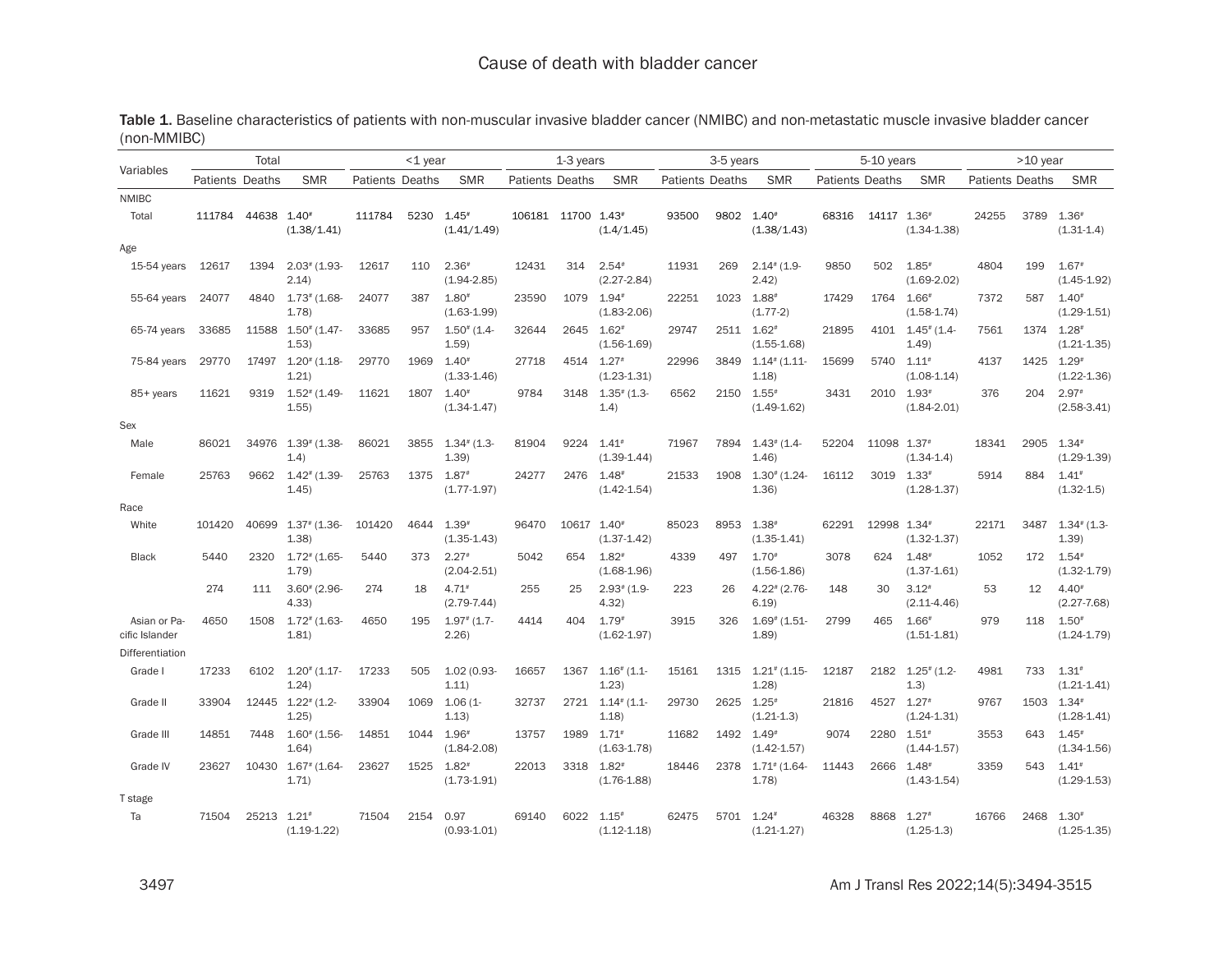| Tis                                         | 7385   | 3205  | $1.37$ $(1.33 -$<br>1.42)           | 7385   | 315  | $1.26*$<br>$(1.13 - 1.41)$       | 7046   | 780         | $1.36*$<br>$(1.26 - 1.45)$             | 6215  | 706  | $1.42*$<br>$(1.32 - 1.53)$             | 4634  | 1107        | $1.41*$<br>$(1.33 - 1.49)$ | 1753  | 297  | $1.31*$<br>$(1.16 - 1.46)$ |
|---------------------------------------------|--------|-------|-------------------------------------|--------|------|----------------------------------|--------|-------------|----------------------------------------|-------|------|----------------------------------------|-------|-------------|----------------------------|-------|------|----------------------------|
| T1                                          | 31804  | 15561 | $1.84$ <sup>#</sup> (1.81-<br>1.86  | 31804  | 2524 | $2.31*$<br>$(2.22 - 2.4)$        | 29146  | 4707        | $2.03*$<br>$(1.97 - 2.09)$             | 24159 | 3289 | 1.78<br>$(1.72 - 1.85)$                | 16920 | 4043        | $1.57*$<br>$(1.53 - 1.62)$ | 5608  | 998  | $1.53*$<br>$(1.43 - 1.62)$ |
| Pathology                                   |        |       |                                     |        |      |                                  |        |             |                                        |       |      |                                        |       |             |                            |       |      |                            |
| Papillary<br>transitional<br>cell carcinoma | 92360  | 35229 | $1.32$ # (1.3-<br>1.33)             | 92360  | 3451 | $1.17$ # (1.13-<br>1.21)         | 88603  | 8967        | $1.32*$<br>$(1.29 - 1.34)$             | 78818 | 7911 | $1.35*$<br>$(1.32 - 1.38)$             | 57931 | 11690       | $1.33*$<br>$(1.31 - 1.36)$ | 20886 | 3210 | $1.35$ # (1.3-<br>1.39)    |
| Transitional<br>cell carcinoma              | 16766  | 7949  | $1.76$ $(1.72 -$<br>1.79            | 16766  | 1307 | $2.29$ # (2.17-<br>2.42)         | 15409  | 2352 1.93#  | $(1.85 - 2.01)$                        | 12913 | 1681 | $1.70*$<br>$(1.62 - 1.78)$             | 9081  | 2110        | $1.51*$<br>$(1.44 - 1.57)$ | 2881  | 499  | $1.43*$<br>$(1.31 - 1.56)$ |
| Papillary<br>carcinoma                      | 527    | 234   | $1.40^{*}$ (1.22-<br>1.59           | 527    | 24   | 1.46 (0.93-<br>2.17)             | 502    | 57          | $1.53*$<br>$(1.16 - 1.98)$             | 443   | 38   | 1.19 (0.84-<br>1.64)                   | 354   | 82          | $1.37*$<br>$(1.09-1.7)$    | 181   | 33   | $1.50*$<br>$(1.03-2.1)$    |
| Squamous<br>cell carcinoma                  | 185    | 146   | $5.04*$ (4.26-<br>5.93              | 185    | 76   | $14.33*$<br>$(11.29 -$<br>17.94) | 107    | 36          | $4.52*$<br>$(3.17 - 6.26)$             | 69    | 14   | $2.52*$<br>$(1.38 - 4.23)$             | 46    | 16          | $2.17*$<br>$(1.24 - 3.52)$ | 14    | 4    | $1.46(0.4 -$<br>3.75)      |
| Adenocarci-<br>noma                         | 183    | 95    | $2.48$ <sup>#</sup> $(2-$<br>3.03)  | 183    | 26   | $4.77*$<br>$(3.12 - 6.99)$       | 155    | 23          | $2.24*$<br>$(1.42 - 3.37)$             | 132   | 25   | $3.33$ # (2.16-<br>4.92                | 92    | 17          | 1.44 (0.84-<br>2.31)       | 26    | 4    | 1.18 (0.32-<br>3.01        |
| Surgery                                     |        |       |                                     |        |      |                                  |        |             |                                        |       |      |                                        |       |             |                            |       |      |                            |
| Local tumor<br>excision                     | 102721 | 40681 | $1.37$ <sup>#</sup> (1.36-<br>1.39) | 102721 | 4424 | $1.33*$<br>$(1.29 - 1.37)$       | 97966  | 10690 1.41# | $(1.38 - 1.43)$                        | 86393 | 8986 | $1.39*$<br>$(1.36 - 1.42)$             | 63073 | 13046 1.36# | $(1.33 - 1.38)$            | 22486 | 3535 | $1.36*$<br>$(1.32 - 1.41)$ |
| Cystectomy                                  | 2428   | 947   | $1.72$ # (1.62-<br>1.84)            | 2428   | 127  | $2.26*$<br>$(1.88 - 2.69)$       | 2286   | 232         | $1.78$ <sup>#</sup><br>$(1.56 - 2.02)$ | 2027  | 207  | $1.74$ $(1.51 -$<br>1.99               | 1502  | 312         | $1.64*$<br>$(1.46 - 1.83)$ | 508   | 69   | $1.30*$<br>$(1.01 - 1.65)$ |
| other                                       | 6635   | 3010  | $1.66$ <sup>#</sup> (1.6-<br>1.72)  | 6635   | 679  | $3.02^{*}$ (2.8-<br>3.26         | 5929   | 778         | $1.65*$<br>$(1.53 - 1.77)$             | 5080  | 609  | $1.55$ <sup>#</sup><br>$(1.43 - 1.68)$ | 3741  | 759         | $1.30*$<br>$(1.21 - 1.4)$  | 1261  | 185  | $1.32*$<br>$(1.14 - 1.52)$ |
| Chemotherapy                                |        |       |                                     |        |      |                                  |        |             |                                        |       |      |                                        |       |             |                            |       |      |                            |
| Yes                                         | 16762  | 5397  | $1.38$ # (1.34-<br>1.41             | 16762  | 556  | $1.13*$<br>$(1.04 - 1.22)$       | 16145  | 1650        | $1.42*$<br>$(1.36 - 1.49)$             | 14317 | 1335 | $1.40*$<br>$(1.33 - 1.48)$             | 9154  | 1579        | $1.40*$<br>$(1.34 - 1.47)$ | 2120  | 277  | $1.43*$<br>$(1.26 - 1.6)$  |
| No/<br>Unknown<br>Radiation                 | 95022  | 39241 | $1.40^{*}$ (1.39-<br>1.41)          | 95022  | 4674 | $1.50*$<br>$(1.46 - 1.55)$       | 90036  | 10050       | $1.43$ <sup>#</sup> $(1.4-$<br>1.46    | 79183 | 8467 | $1.40$ <sup>#</sup> $(1.37 -$<br>1.43) | 59162 | 12538       | $1.35*$<br>$(1.33 - 1.38)$ | 22135 | 3512 | $1.35*$<br>$(1.31 - 1.4)$  |
| yes                                         | 111006 | 43999 | $1.38$ # (1.37-<br>1.4)             | 111006 | 5037 | $1.41$ # (1.37-<br>1.45          | 105599 | 11465       | $1.41*$<br>$(1.38 - 1.43)$             | 93155 | 9698 | $1.40$ $(1.37 -$<br>1.42)              | 68114 | 14026       | $1.36*$<br>$(1.33 - 1.38)$ | 24200 | 3773 | $1.36*$<br>$(1.31 - 1.4)$  |
| No/<br>Unknown<br>non-MMIBC                 | 778    | 639   | $3.68$ $(3.4 -$<br>3.98             | 778    | 193  | $5.23*$<br>$(4.52 - 6.02)$       | 582    | 235         | $4.10*$<br>$(3.59 - 4.66)$             | 345   | 104  | $3.04*$<br>$(2.48-3.68)$               | 202   | 91          | $2.38*$<br>$(1.92 - 2.92)$ | 55    | 16   | $2.34*$<br>$(1.34 - 3.8)$  |
| Total                                       | 26546  | 18829 | $4.67$ $(4.6$<br>4.73)              | 26546  | 7309 | $9.62$ $(9.4 -$<br>9.84          | 19096  | 6948        | $6.07*$<br>$(5.93 - 6.21)$             | 11935 | 2159 | $2.72*$<br>$(2.61 - 2.84)$             | 7808  | 1970        | $1.85*$<br>$(1.77 - 1.93)$ | 2511  | 443  | $1.64*$<br>$(1.49-1.8)$    |
| Age                                         |        |       |                                     |        |      |                                  |        |             |                                        |       |      |                                        |       |             |                            |       |      |                            |
| $15-54$ years                               | 2535   | 1331  | $15.54*$<br>$(14.72 -$<br>16.4)     | 2535   | 410  | 44.62#<br>$(40.4 -$<br>49.15)    | 2116   | 593         | $32.27*$<br>$(29.73 -$<br>34.98)       | 1485  | 170  | $10.96*$<br>$(9.38 -$<br>12.74         | 1086  | 126         | $4.20*$<br>$(3.5-5)$       | 491   | 32   | $2.54*$<br>$(1.74 - 3.59)$ |
| 55-64 vears                                 | 5496   | 3166  | $8.56$ $(8.26$<br>8.86              | 5496   | 975  | $21.73*$<br>$(20.38 -$<br>23.13  | 4482   | 1379        | $16.01*$<br>$(15.17 -$<br>16.88)       | 3046  | 379  | $5.35*$<br>$(4.82 - 5.91)$             | 2175  | 342         | $2.75*$<br>$(2.46 - 3.05)$ | 811   | 91   | $2.09*$<br>$(1.68 - 2.57)$ |
| 65-74 years                                 | 7542   | 4984  | $5.21$ (5.06-<br>5.35               | 7542   | 1652 | $13.00*$<br>$(12.38 -$<br>13.65  | 5849   | 1924        | $8.13*$<br>$(7.77 - 8.5)$              | 3870  | 631  | $3.37$ $(3.11$<br>3.65                 | 2510  | 621         | $2.05*$<br>$(1.89 - 2.22)$ | 777   | 156  | $1.50*$<br>$(1.28 - 1.76)$ |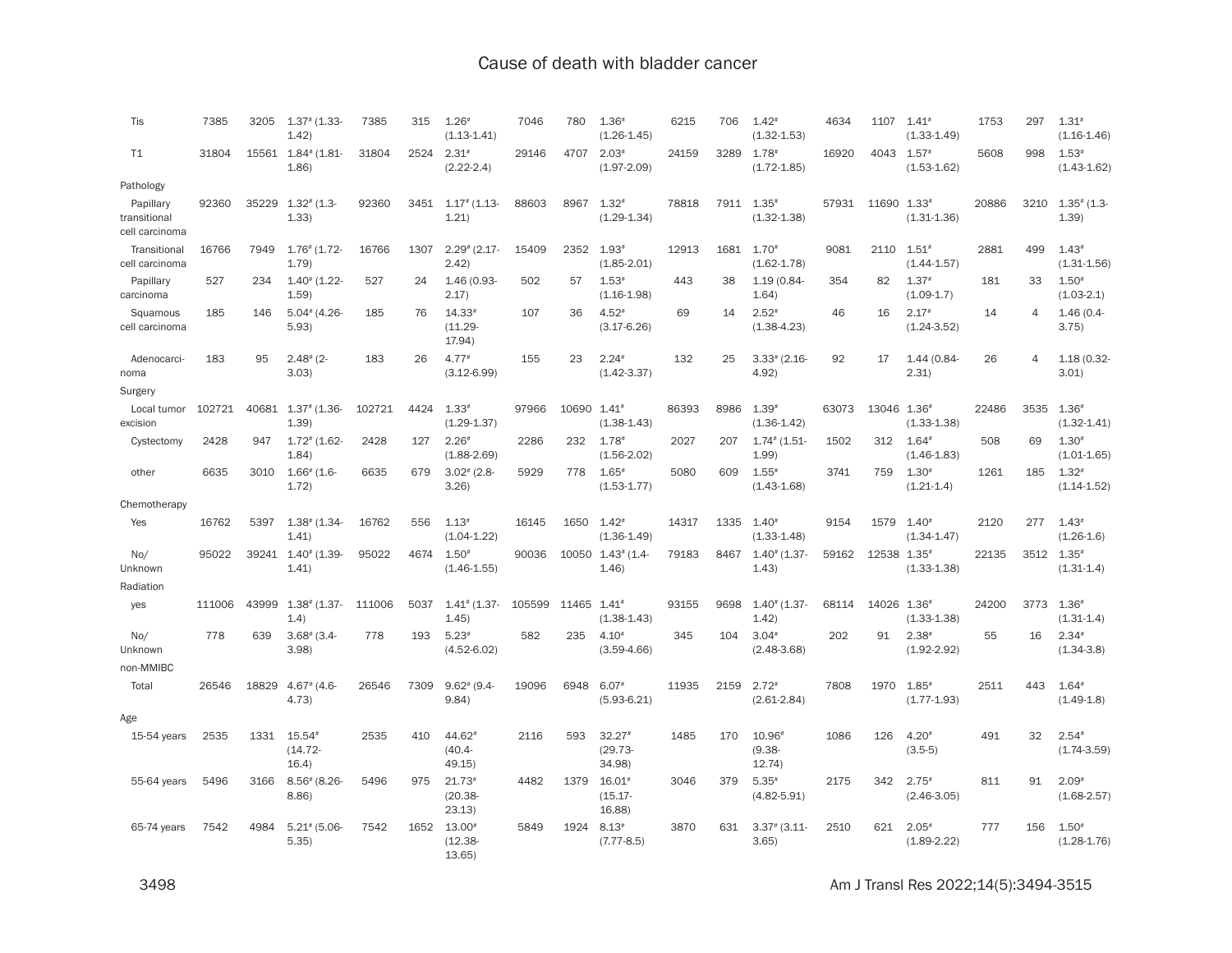| 75-84 years                         | 7463  | 6078  | $3.43$ (3.34-<br>3.51                  | 7463  | 2539 | $8.78*$<br>$(8.44 - 9.13)$       | 4889  | 2041 | $4.17*$<br>$(3.99 - 4.35)$                  | 2802  | 678  | $1.79*$<br>$(1.66 - 1.93)$ | 1713 | 682  | $1.33*$<br>$(1.23 - 1.43)$             | 391  | 138      | $1.33*$<br>$(1.12 - 1.58)$ |
|-------------------------------------|-------|-------|----------------------------------------|-------|------|----------------------------------|-------|------|---------------------------------------------|-------|------|----------------------------|------|------|----------------------------------------|------|----------|----------------------------|
| 85+ years                           | 3510  | 3270  | $3.85$ $(3.72 -$<br>3.99               | 3510  | 1733 | $5.98$ $(5.7 -$<br>6.27)         | 1760  |      | 1011 3.22#<br>$(3.02 - 3.42)$               | 732   | 301  | $2.12*$<br>$(1.89 - 2.37)$ | 324  | 199  | $2.07*$<br>$(1.79 - 2.38)$             | 41   | 26       | $3.79*$<br>$(2.48 - 5.55)$ |
| Sex                                 |       |       |                                        |       |      |                                  |       |      |                                             |       |      |                            |      |      |                                        |      |          |                            |
| Male                                | 19317 | 13457 | $4.36$ $(4.29$<br>4.44                 | 19317 | 4872 | $8.57*$<br>$(8.33 - 8.81)$       | 14353 | 5123 | $5.82*$<br>$(5.67 - 5.99)$                  | 9068  | 1619 | $2.65*$<br>$(2.53 - 2.79)$ | 5958 | 1504 | $1.84*$<br>$(1.75 - 1.93)$             | 1918 | 339      | $1.63*$<br>$(1.46 - 1.81)$ |
| Female                              | 7229  | 5372  | $5.65$ $(5.5 -$<br>5.81)               | 7229  | 2437 | $12.74*$<br>$(12.24 -$<br>13.26  | 4743  | 1825 | $6.87*$<br>$(6.56 - 7.2)$                   | 2867  | 540  | $2.94$ $(2.7 -$<br>3.2)    | 1850 | 466  | $1.88$ <sup>#</sup><br>$(1.71 - 2.06)$ | 593  | 104      | $1.67*$<br>$(1.37 - 2.03)$ |
| Race                                |       |       |                                        |       |      |                                  |       |      |                                             |       |      |                            |      |      |                                        |      |          |                            |
| White                               | 23280 | 16527 | $4.50$ <sup>#</sup> $(4.43 -$<br>4.57) | 23280 | 6381 | $9.27*$<br>$(9.05 - 9.5)$        | 16805 | 6047 | $5.81*$<br>$(5.67 - 5.96)$                  | 10581 | 1921 | $2.66*$<br>$(2.54 - 2.78)$ | 6924 | 1783 | $1.83*$<br>$(1.74 - 1.91)$             | 2220 | 395      | $1.60*$<br>$(1.45 - 1.77)$ |
| <b>Black</b>                        | 1961  | 1503  | $6.63$ $(6.3 -$<br>6.98                | 1961  | 629  | $13.42*$<br>$(12.39 -$<br>14.51  | 1319  | 585  | $8.63*$<br>$(7.94 - 9.36)$                  | 723   | 141  | $3.16$ $(2.66$<br>3.73)    | 465  | 120  | $2.25*$<br>$(1.86 - 2.69)$             | 135  | 28       | $2.02*$<br>$(1.34 - 2.92)$ |
| American<br>Indian-Alaska<br>Native | 106   | 76    | $15.66*$<br>$(12.34 -$<br>19.6)        | 106   | 35   | $26.84*$<br>$(18.69 -$<br>37.32) | 70    | 29   | $17.21$ <sup>*</sup><br>$(11.52 -$<br>24.71 | 40    | 6    | $7.25$ (2.66-<br>15.77     | 24   | 6    | $6.34*$<br>$(2.33 -$<br>13.79          | 9    | $\Omega$ | $0(0-41.37)$               |
| Asian or<br>Pacific<br>Islander     | 1199  | 723   | $5.55$ # (5.16-<br>5.97)               | 1199  | 264  | $11.19*$<br>$(9.88 -$<br>12.63   | 902   | 287  | $8.20*$<br>$(7.28 - 9.21)$                  | 591   | 91   | $3.59*$<br>$(2.89 - 4.41)$ | 395  | 61   | $1.66*$<br>$(1.27 - 2.14)$             | 147  | 20       | $2.09*$<br>$(1.27 - 3.22)$ |
| Differentiation                     |       |       |                                        |       |      |                                  |       |      |                                             |       |      |                            |      |      |                                        |      |          |                            |
| Grade I                             | 316   | 196   | $3.05$ $(2.64 -$<br>3.51               | 316   | 66   | $8.11$ # (6.27-<br>10.32         | 247   | 58   | $3.86$ <sup>#</sup><br>$(2.93 - 4.99)$      | 187   | 20   | $1.5(0.92 -$<br>2.32)      | 146  | 41   | $1.89*$<br>$(1.35 - 2.56)$             | 50   | 11       | 1.83 (0.91-<br>3.27)       |
| Grade II                            | 1473  | 1007  | $4.09$ $(3.84 -$<br>4.35)              | 1473  | 362  | $9.44$ $(8.5 -$<br>10.47)        | 1102  | 313  | $4.84*$<br>$(4.32 - 5.41)$                  | 775   | 145  | $2.99*$<br>$(2.52 - 3.52)$ | 546  | 152  | $2.13$ $(1.8$<br>(2.49)                | 197  | 35       | $1.51*$<br>$(1.05-2.1)$    |
| Grade III                           | 8222  | 6220  | $4.71$ # (4.59-<br>4.83                | 8222  | 2410 | $10.06*$<br>$(9.66 -$<br>10.47)  | 5768  |      | 2252 6.46#<br>$(6.19 - 6.73)$               | 3456  | 663  | $2.66*$<br>$(2.46 - 2.87)$ | 2486 | 706  | $1.87*$<br>$(1.74 - 2.02)$             | 977  | 189      | $1.77*$<br>$(1.53 - 2.04)$ |
| Grade IV                            | 14765 | 10146 | $4.67$ <sup>#</sup> (4.58-<br>4.76)    | 14765 | 3886 | $9.21*$<br>$(8.92 - 9.5)$        | 10809 | 3889 | $6.05*$<br>$(5.86 - 6.24)$                  | 6802  | 1199 | $2.76$ (2.61-<br>2.92)     | 4188 | 982  | $1.80*$<br>$(1.69 - 1.91)$             | 1199 | 190      | $1.51$ $(1.3 -$<br>1.74)   |
| T                                   |       |       |                                        |       |      |                                  |       |      |                                             |       |      |                            |      |      |                                        |      |          |                            |
| T <sub>2</sub> a                    | 4651  | 2918  | $3.57$ $(3.44 -$<br>3.7)               | 4651  | 962  | $6.52*$<br>$(6.11 - 6.94)$       | 3673  | 1067 | $4.36$ $(4.1$<br>4.63                       | 2562  | 411  | $2.38*$<br>$(2.15-2.62)$   | 1685 | 386  | $1.86*$<br>$(1.68 - 2.06)$             | 444  | 92       | $2.01*$<br>$(1.62 - 2.47)$ |
| T <sub>2</sub> b                    | 3899  | 2622  | $4.08$ $(3.93 -$<br>4.24)              | 3899  | 960  | $8.49$ $(7.96 -$<br>9.05         | 2911  | 959  | $5.67*$<br>$(5.31 - 6.04)$                  | 1908  | 312  | $2.51$ $(2.24 -$<br>2.81   | 1325 | 304  | $1.67*$<br>$(1.49 - 1.87)$             | 486  | 87       | $1.62*$<br>$(1.3-2)$       |
| T <sub>3</sub> a                    | 3016  | 2116  | $5.01$ # (4.8-<br>5.23                 | 3016  | 666  | $9.65*$<br>$(8.93 -$<br>10.41    | 2340  | 894  | $7.90*$<br>$(7.39 - 8.44)$                  | 1426  | 257  | $2.98*$<br>$(2.63 - 3.37)$ | 939  | 249  | $2.01*$<br>$(1.77 - 2.28)$             | 288  | 50       | $1.63*$<br>$(1.21 - 2.15)$ |
| T <sub>3</sub> b                    | 1552  | 1163  | $6.48$ $(6.12 -$<br>6.87)              | 1552  | 463  | 13.38#<br>$(12.19 -$<br>14.66)   | 1084  | 494  | $10.17*$<br>$(9.29 -$<br>11.11)             | 581   | 90   | $2.63*(2.11 -$<br>3.23)    | 371  | 97   | $1.92*$<br>$(1.55 - 2.34)$             | 102  | 19       | $1.68*$<br>$(1.01 - 2.62)$ |
| T <sub>4</sub> a                    | 3076  | 2514  | $7.19$ $(6.92 -$<br>7.48               | 3076  | 1106 | $14.83*$<br>$(13.97 -$<br>15.73  | 1950  | 931  | $9.28*$<br>$(8.69 - 9.89)$                  | 1002  | 258  | $3.92*$<br>$(3.46 - 4.43)$ | 615  | 188  | $2.16*$<br>$(1.87 - 2.5)$              | 216  | 31       | 1.42 (0.96-<br>2.01        |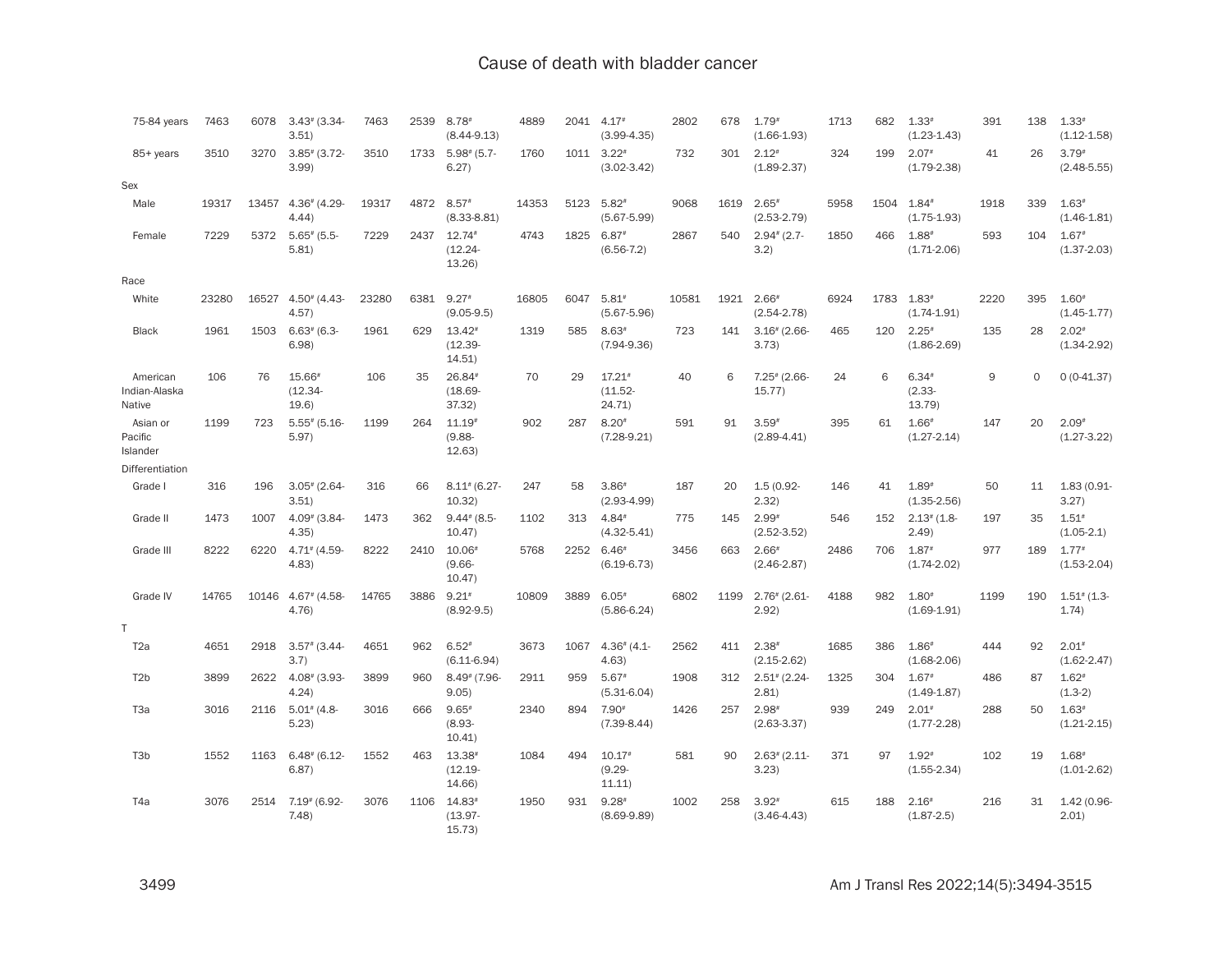| T <sub>4</sub> b                                | 655   | 599   | $24.19*$<br>$(22.29 -$<br>26.21)   | 655   | 396  | 42.31#<br>$(38.24 -$<br>46.69)               | 252   | 167  | $23.93*$<br>$(20.43 -$<br>27.84)       | 81    | 22   | $6.85*$<br>$(4.29 -$<br>10.36       | 50   | 13   | $3.23*$<br>$(1.72 - 5.53)$             | 19      | $\mathbf{1}$   | $0.84(0.02 -$<br>4.71)                |
|-------------------------------------------------|-------|-------|------------------------------------|-------|------|----------------------------------------------|-------|------|----------------------------------------|-------|------|-------------------------------------|------|------|----------------------------------------|---------|----------------|---------------------------------------|
| N                                               |       |       |                                    |       |      |                                              |       |      |                                        |       |      |                                     |      |      |                                        |         |                |                                       |
| N <sub>O</sub>                                  | 22110 | 15233 | $4.17$ <sup>#</sup> $(4.1$<br>4.23 | 22110 | 5827 | $8.69*$<br>$(8.47 - 8.92)$                   | 16166 | 5371 | $5.19*$<br>$(5.05 - 5.33)$             | 10613 | 1844 | $2.54*$<br>$(2.43 - 2.66)$          | 7033 | 1782 | $1.82*$<br>$(1.74 - 1.91)$             | 2248    | 409            | $1.66$ <sup>#</sup> (1.5-<br>1.83)    |
| N1                                              | 2066  | 1605  | $8.52$ $(8.11$<br>8.95             | 2066  | 608  | $15.56*$<br>$(14.35 -$<br>16.85)             | 1450  | 715  | $13.52*$<br>$(12.55 -$<br>14.55        | 720   | 164  | $4.80*$<br>$(4.09 - 5.59)$          | 440  | 101  | $2.09*$<br>$(1.71 - 2.55)$             | 160     | 17             | 1.21(0.71<br>1.94)                    |
| N <sub>2</sub>                                  | 1823  | 1527  | $12.51*$<br>$(11.89 -$<br>13.15)   | 1823  | 645  | $19.95*$<br>$(18.44 -$<br>21.55)             | 1168  | 704  | $20.00*$<br>$(18.55 -$<br>21.53)       | 449   | 114  | $5.37*$<br>$(4.43 - 6.45)$          | 245  | 56   | $2.07*$<br>$(1.57 - 2.69)$             | 70      | 8              | 1.27 (0.55-<br>(2.5)                  |
| N <sub>3</sub>                                  | 69    | 62    | $14.70*$<br>$(11.27 -$<br>18.85    | 69    | 29   | $22.08$ <sup>#</sup><br>$(14.79 -$<br>31.71) | 40    | 26   | 17.87#<br>$(11.67 -$<br>26.18          | 14    | 5    | $6.39^{*}$ (2.07-<br>14.91)         | 3    | 2    | $3(0.36 -$<br>10.85)                   | $\circ$ | $\Omega$       | $0(0-0)$                              |
| Pathology                                       |       |       |                                    |       |      |                                              |       |      |                                        |       |      |                                     |      |      |                                        |         |                |                                       |
| Transitional<br>cell carcinoma                  | 14794 | 10692 | $5.02$ <sup>#</sup> (4.93<br>5.12) | 14794 | 4321 | $10.29*$<br>$(9.99 - 10.6)$                  | 10400 | 4026 | $6.68*$<br>$(6.48 - 6.89)$             | 6252  | 1114 | $2.70*$<br>$(2.54 - 2.86)$          | 4089 | 1006 | $1.82*$<br>$(1.71 - 1.94)$             | 1305    | 225            | $1.58*$<br>$(1.38 - 1.81)$            |
| Papillary<br>transitional<br>cell carcinoma     | 8540  | 5761  | $3.69^*$ (3.6-<br>3.79             | 8540  | 1821 | $6.69*$<br>$(6.39-7)$                        | 6671  | 2166 | $4.82*$<br>$(4.62 - 5.03)$             | 4435  | 814  | $2.59*$<br>$(2.42 - 2.78)$          | 2921 | 778  | $1.86*$<br>$(1.73 - 1.99)$             | 961     | 182            | $1.72*$<br>$(1.48 - 1.99)$            |
| Squamous<br>cell carcinoma                      | 765   | 615   | 7.66# (7.07-<br>8.29               | 765   | 374  | $23.87*$<br>$(21.51 -$<br>26.41              | 385   | 147  | $7.92*$<br>$(6.69-9.31)$               | 237   | 36   | $2.31*$<br>$(1.62 - 3.2)$           | 173  | 51   | $2.12*$<br>$(1.58 - 2.79)$             | 52      | $\overline{7}$ | 1.09 (0.44-<br>2.24)                  |
| Small cell<br>carcinoma                         | 421   | 317   | $6.44*(5.75-$<br>7.19              | 421   | 144  | 13.90#<br>$(11.72 -$<br>16.37)               | 276   | 119  | $8.74$ $(7.24 -$<br>10.46              | 152   | 29   | $3.16$ $(2.11$<br>4.53              | 95   | 22   | $1.64*$<br>$(1.03 - 2.49)$             | 27      | 3              | 1.13 (0.23-<br>3.3)                   |
| Transitional<br>cell carcinoma,<br>spindle cell | 263   | 194   | $7.43$ (6.42-<br>8.55              | 263   | 114  | $21.65*$<br>$(17.86 -$<br>26.01              | 147   | 55   | $7.32*$<br>$(5.52 - 9.53)$             | 90    | 12   | $2.22$ <sup>#</sup> $(1.15$<br>3.89 | 65   | 11   | 1.72 (0.86-<br>3.07)                   | 15      | $\overline{2}$ | $1.29(0.16 -$<br>4.65)                |
| Surgery                                         |       |       |                                    |       |      |                                              |       |      |                                        |       |      |                                     |      |      |                                        |         |                |                                       |
| Partial<br>cystectomy                           | 1179  | 713   | $3.15$ (2.92-<br>3.39)             | 1179  | 186  | $5.38*$<br>$(4.64 - 6.21)$                   | 991   | 279  | $4.52$ <sup>#</sup> (4-<br>5.08)       | 699   | 116  | $2.35*$<br>$(1.94 - 2.81)$          | 477  | 107  | $1.66*$<br>$(1.36-2)$                  | 145     | 25             | $1.56*$<br>$(1.01-2.3)$               |
| Radical<br>cystectomy                           | 7360  | 4668  | $3.89^{*}$ (3.78-<br>4.01          | 7360  | 1335 | $8.81*$<br>$(8.34 - 9.29)$                   | 5992  | 1830 | $6.60^{*}$ (6.3-<br>6.91)              | 4107  | 596  | $2.53*$<br>$(2.33 - 2.74)$          | 3063 | 714  | $1.74$ <sup>#</sup><br>$(1.61 - 1.87)$ | 1195    | 193            | $1.56$ <sup>#</sup><br>$(1.35 - 1.8)$ |
| Other<br>therapy                                | 14166 | 11294 | $5.20^{*}$ (5.11-<br>5.3)          | 14166 | 5101 | $10.13*$<br>$(9.85 -$<br>10.41               | 8983  | 3881 | $5.75*$<br>$(5.58 - 5.94)$             | 4998  | 1170 | $2.86$ <sup>#</sup> (2.7-<br>3.03)  | 3028 | 957  | $2.00*$<br>$(1.87 - 2.13)$             | 897     | 185            | $1.77*$<br>$(1.52 - 2.04)$            |
| Chemotherapy                                    |       |       |                                    |       |      |                                              |       |      |                                        |       |      |                                     |      |      |                                        |         |                |                                       |
| Yes                                             | 10905 | 7181  | $5.11^{*}$ (4.99-<br>5.23          | 10905 | 2124 | $8.11$ <sup>#</sup> (7.77-<br>8.46           | 8740  | 3320 | $7.71$ <sup>#</sup> (7.45-<br>7.98     | 5322  | 900  | $3.08*$<br>$(2.88 - 3.28)$          | 3165 | 727  | $2.09*$<br>$(1.94 - 2.25)$             | 783     | 110            | $1.54*$<br>$(1.26 - 1.85)$            |
| No/<br>Unknown                                  | 15641 | 11648 | $4.43$ $(4.35 -$<br>4.51)          | 15641 | 5185 | $10.41*$<br>$(10.13 -$<br>10.7)              | 10356 | 3628 | $5.08*$<br>$(4.91 - 5.25)$             | 6613  | 1259 | $2.51$ # (2.38-<br>2.66)            | 4643 | 1243 | $1.73*$<br>$(1.63 - 1.83)$             | 1728    | 333            | $1.68$ <sup>#</sup> (1.5-<br>1.87)    |
| Radiation                                       |       |       |                                    |       |      |                                              |       |      |                                        |       |      |                                     |      |      |                                        |         |                |                                       |
| Yes                                             | 4693  | 3858  | $5.02$ $(4.86 -$<br>5.18           | 4693  | 1428 | $7.50$ $(7.12$<br>7.9)                       | 3245  | 1587 | $6.15$ <sup>#</sup><br>$(5.85 - 6.46)$ | 1628  | 448  | $3.02*$<br>$(2.75 - 3.31)$          | 887  | 351  | $2.34$ $(2.1 -$<br>(2.6)               | 182     | 44             | $1.95*$<br>$(1.42 - 2.62)$            |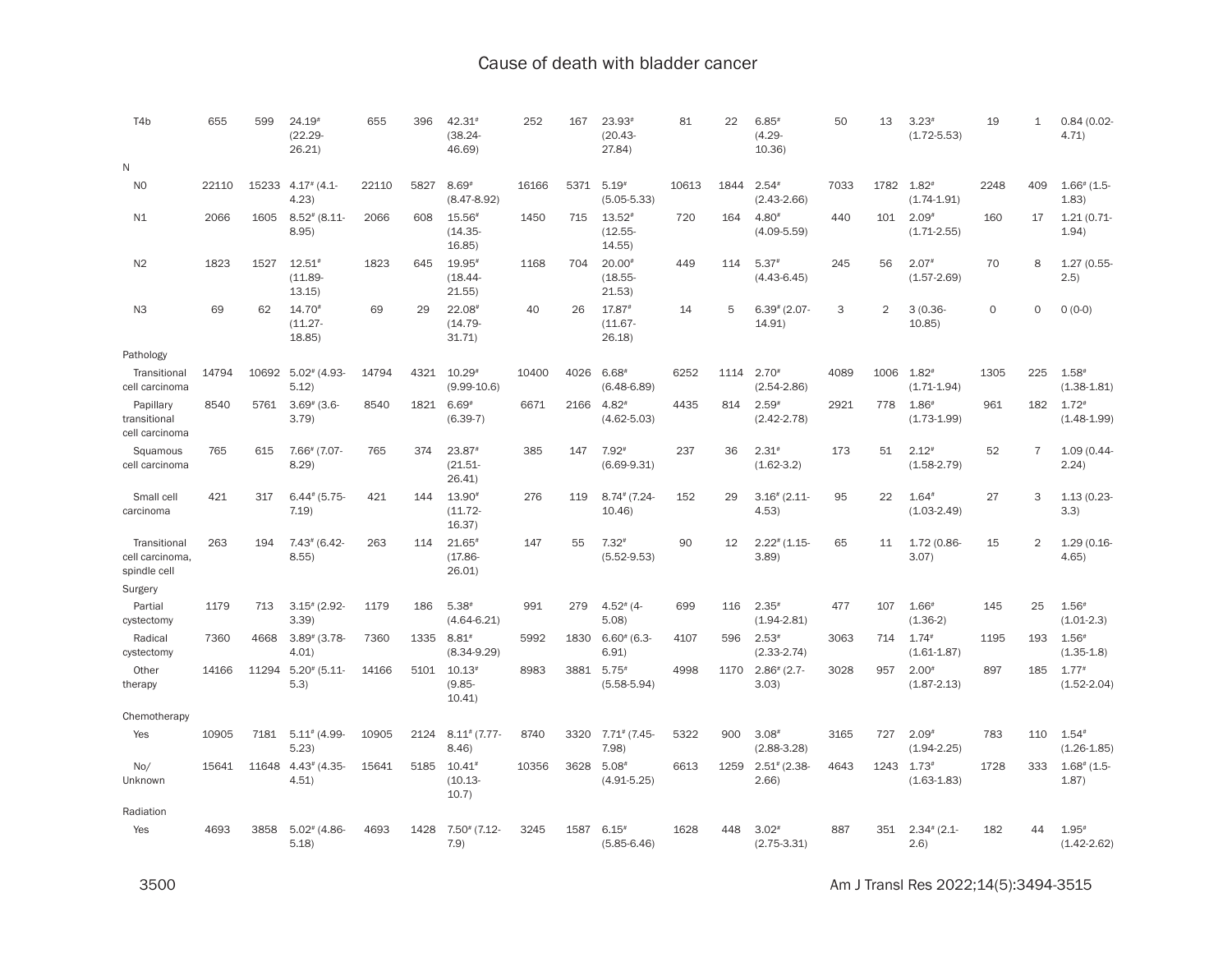| No/     | 21853 | 14971 4.58# (4.51- 21853 5881 10.33# |  |        | 15851 5361 6.04# |                 | 10307 | 1711 2.65#      | 6921 | 1619 1.77# |                 | 2329 | 399 | $1.61*$         |
|---------|-------|--------------------------------------|--|--------|------------------|-----------------|-------|-----------------|------|------------|-----------------|------|-----|-----------------|
| Unknown |       | 4.66)                                |  | 10.06- |                  | $(5.88 - 6.21)$ |       | $(2.53 - 2.78)$ |      |            | $(1.68 - 1.85)$ |      |     | $(1.46 - 1.78)$ |
|         |       |                                      |  | 10.59) |                  |                 |       |                 |      |            |                 |      |     |                 |

NMIBC: Non-muscular invasive bladder cancer; non-MMIBC: non-metastatic muscle invasive bladder cancer; SMR: Standard Mortality Ratio; #: significant difference.

|                                     |                 | Total |                                   |                 | < 6m           |                                    |                 | 6 m-1 year |                                   |                 | 1-3 years      |                                   |                 | years   |                                  |                 | >5 years       |                               |
|-------------------------------------|-----------------|-------|-----------------------------------|-----------------|----------------|------------------------------------|-----------------|------------|-----------------------------------|-----------------|----------------|-----------------------------------|-----------------|---------|----------------------------------|-----------------|----------------|-------------------------------|
| Variables                           | Patients Deaths |       | <b>SMR</b>                        | Patients Deaths |                | <b>SMR</b>                         | Patients Deaths |            | <b>SMR</b>                        | Patients Deaths |                | <b>SMR</b>                        | Patients Deaths |         | <b>SMR</b>                       | Patients Deaths |                | SMR                           |
| <b>MBC</b>                          | 4678            | 4392  | $27.13*$<br>$(26.33 -$<br>27.94)  | 4678            |                | 1825 47.67#<br>$(45.51 - 49.91)$   | 2823            | 1193       | 37.71# (35.6-<br>39.91)           | 1616            | 1159           | $24.63*$<br>$(23.24 -$<br>26.09   | 426             | 153     | $7.67$ $(6.5 -$<br>8.98          | 177             | 62             | $2.48*$<br>$(1.9 -$<br>3.18   |
| Age                                 |                 |       |                                   |                 |                |                                    |                 |            |                                   |                 |                |                                   |                 |         |                                  |                 |                |                               |
| 15-54 years                         | 593             | 538   | 120.08#<br>$(110.14 -$<br>130.67) | 593             | 167            | $231.13*$<br>$(197.4 -$<br>268.96) | 420             | 155        | 207.00#<br>$(175.69 -$<br>242.27) | 261             | 187            | 152.63#<br>$(131.54 -$<br>176.14) | 68              | 19      | $32.74*$<br>$(19.71 -$<br>51.13) | 33              | 10             | $8.31*$<br>$(3.98 -$<br>15.28 |
| 55-64 years                         | 1133            | 1046  | 59.56# (56-<br>63.28              | 1133            | 364            | 115.78#<br>$(104.19 -$<br>128.3    | 766             | 310        | $100.25*$<br>$(89.4 -$<br>112.05) | 452             | 328            | 66.35#<br>$(59.36 -$<br>73.93)    | 117             | 37      | $16.78*$<br>$(11.82 -$<br>23.14) | 53              | $\overline{7}$ | 1.68<br>$(0.67 -$<br>3.45)    |
| 65-74 years                         | 1327            | 1248  | 33.67#<br>$(31.82 -$<br>35.59     | 1327            | 494            | 66.91#<br>$(61.14 - 73.08)$        | 825             | 345        | $50.55*$<br>$(45.36 -$<br>56.18   | 476             | 336            | $29.40*$<br>$(26.34 -$<br>32.71)  | 133             | 55      | $11.72*$<br>$(8.83 -$<br>15.25)  | 46              | 18             | $2.67*$<br>$(1.58 -$<br>4.22  |
| 75-84 years                         | 1156            | 1105  | 17.02#<br>$(16.03 -$<br>18.05     | 1156            | 518            | $35.69*$<br>$(32.69 - 38.9)$       | 631             | 286        | $22.36*$<br>$(19.84 -$<br>25.11)  | 345             | 249            | 12.66#<br>$(11.14 -$<br>14.33     | 89              | 34      | $3.95*$<br>$(2.73 -$<br>5.51)    | 34              | 18             | $1.93*$<br>$(1.14 -$<br>3.04) |
| 85+ years                           | 469             | 455   | $12.02*$<br>$(10.94 -$<br>13.18   | 469             | 282            | $22.52*$<br>$(19.97 - 25.31)$      | 181             | 97         | $11.85*$<br>$(9.61 - 14.46)$      | 82              | 59             | $6.03$ # (4.59-<br>7.78)          | 19              | 8       | 2.07<br>$(0.89 -$<br>4.08        | 11              | 9              | $2.57*$<br>$(1.17 -$<br>4.87) |
| Sex                                 |                 |       |                                   |                 |                |                                    |                 |            |                                   |                 |                |                                   |                 |         |                                  |                 |                |                               |
| Male                                | 3294            | 3074  | 25.90* (25-<br>26.84              | 3294            | 1223           | 43.42#<br>$(41.02 - 45.92)$        | 2050            | 859        | $36.32*$<br>$(33.93 -$<br>38.83)  | 1180            | 841            | 24.54#<br>$(22.91 -$<br>26.26     | 316             | 110     | 7.88#<br>$(6.47 -$<br>9.49)      | 136             | 41             | $2.20*$<br>$(1.58 -$<br>2.99  |
| Female                              | 1384            | 1318  | $30.49*$<br>$(28.87 -$<br>32.18   | 1384            | 602            | $59.50*$<br>$(54.84 -$<br>64.45    | 773             | 334        | 41.82#<br>$(37.46 -$<br>46.56)    | 436             | 318            | 24.89#<br>$(22.23 -$<br>27.78)    | 110             | 43      | $7.18*$<br>$(5.19 -$<br>9.67)    | 41              | 21             | $3.31*$<br>$(2.05 -$<br>5.05  |
| Race                                |                 |       |                                   |                 |                |                                    |                 |            |                                   |                 |                |                                   |                 |         |                                  |                 |                |                               |
| White                               | 3988            | 3753  | $26.28*$<br>$(25.44 -$<br>27.13)  | 3988            | 1535           | 46.08# (43.8-<br>48.44)            | 2428            | 1020       | $36.58*$<br>$(34.37 - 38.9)$      | 1398            | 1010           | $24.25*$<br>$(22.78 - 25.8)$      | 361             | 133     | $7.58*$<br>$(6.34 -$<br>8.98     | 147             | 55             | $2.45*$<br>$(1.85 -$<br>3.19) |
| <b>Black</b>                        | 479             | 454   | $34.79*$<br>$(31.66 -$<br>38.14)  | 479             | 214            | 58.81#<br>$(51.19 - 67.24)$        | 263             | 118        | 43.39#<br>$(35.91 -$<br>51.96)    | 143             | 103            | $27.75*$<br>$(22.65 -$<br>33.65)  | 40              | 15      | $12.62*$<br>$(7.06 -$<br>20.81   | 17              | $\overline{4}$ | 2.23<br>$(0.61 -$<br>5.72)    |
| American<br>Indian-Alaska<br>Native | 17              | 16    | 24.10#<br>$(13.78 -$<br>39.14)    | 17              | $\overline{7}$ | 145.38#<br>$(58.45 -$<br>299.54)   | 10              | 6          | 113.06<br>$(41.49 -$<br>246.08)   | 4               | $\overline{2}$ | $11.11*$<br>$(1.35 - 40.14)$      | 2               | $\circ$ | $0(0 -$<br>18.45                 | $\mathbf{1}$    | $\mathbf{1}$   | 5.47<br>$(0.14 -$<br>30.5     |

Table 2. Baseline characteristics of patients with metastatic bladder cancer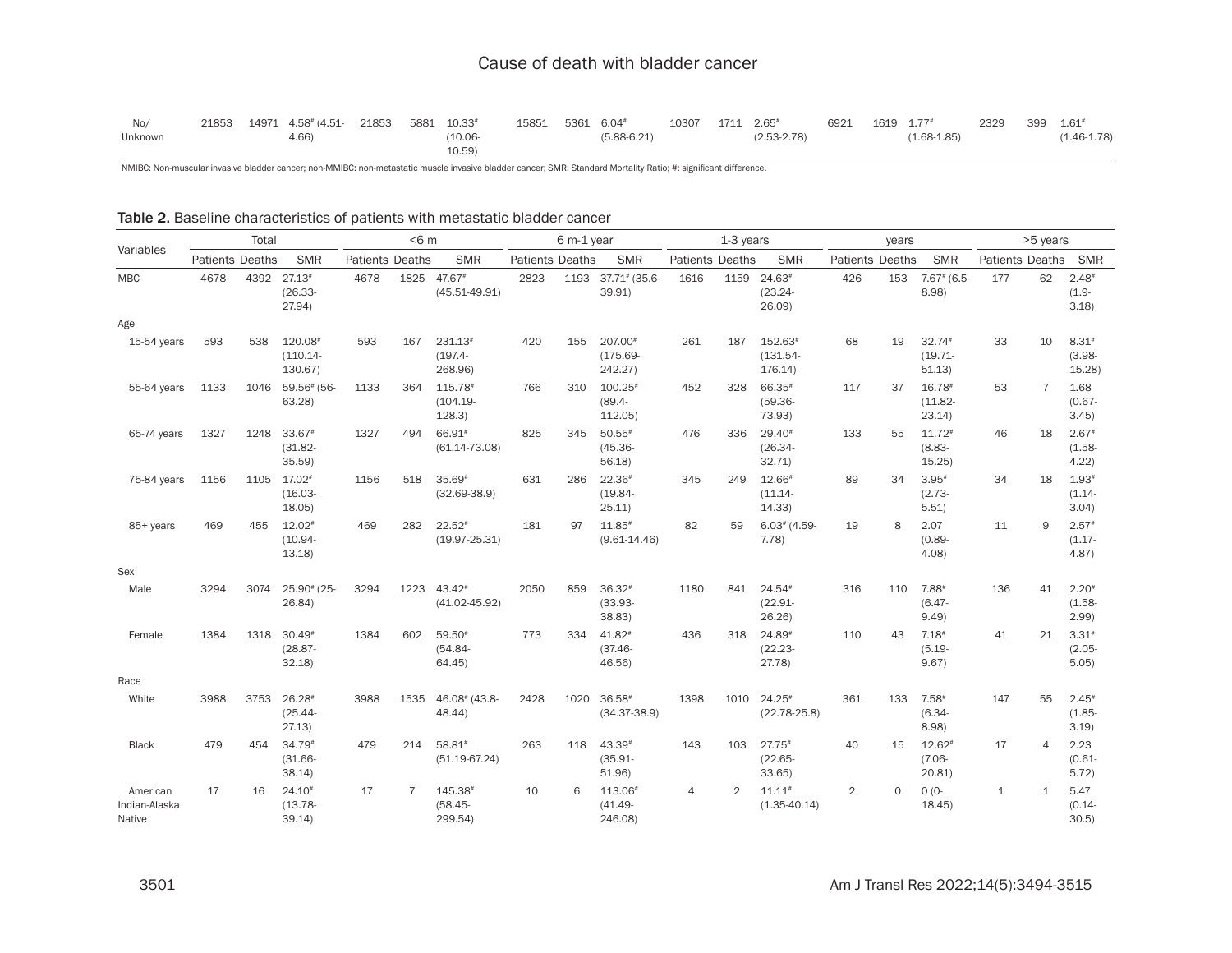| Asian or<br>Pacific Islander | 194  | 169  | $31.57*$<br>$(26.99 -$<br>36.7)             | 194  | 69  | 53.68<br>$(41.76 - 67.93)$      | 122  | 49  | 49.84#<br>$(36.87 - 65.9)$       | 71             | 44  | $29.03*$<br>$(21.1 - 38.98)$     | 23             | 5            | 4.94#<br>$(1.6 -$<br>11.52)      | 12             | $\overline{2}$ | 3.6<br>$(0.44 -$<br>12.99)    |
|------------------------------|------|------|---------------------------------------------|------|-----|---------------------------------|------|-----|----------------------------------|----------------|-----|----------------------------------|----------------|--------------|----------------------------------|----------------|----------------|-------------------------------|
| Differentiation              |      |      |                                             |      |     |                                 |      |     |                                  |                |     |                                  |                |              |                                  |                |                |                               |
| Grade I                      | 40   | 39   | $14.12*$<br>$(10.04 -$<br>19.3)             | 40   | 17  | 34.78#<br>$(20.26 -$<br>55.68)  | 23   | 11  | $32.39*$<br>$(16.17 -$<br>57.96) | 12             | 9   | $16.95*$<br>$(7.75 - 32.18)$     | 3              | $\mathbf{1}$ | 2.38<br>$(0.06 -$<br>13.28)      | $\overline{2}$ | $\mathbf{1}$   | 1.02<br>$(0.03 -$<br>5.66     |
| Grade II                     | 187  | 169  | $17.39*$<br>$(14.87 -$<br>20.22             | 187  | 68  | 42.41#<br>$(32.93 -$<br>53.77   | 115  | 37  | $27.05*$<br>$(19.05 -$<br>37.29  | 76             | 51  | 16.99#<br>$(12.65 -$<br>22.34)   | 23             | 5            | 2.94<br>$(0.95 -$<br>6.86        | 14             | 8              | $3.92*$<br>$(1.69 -$<br>7.72) |
| Grade III                    | 1387 | 1315 | 29.66#<br>$(28.07 -$<br>31.3)               | 1387 | 571 | $52.85$ $(48.6$<br>57.36)       | 809  | 349 | 39.77#<br>$(35.71 -$<br>44.17)   | 455            | 337 | $28.10*$<br>$(25.18 -$<br>31.26  | 113            | 44           | $9.36*$<br>$(6.8 -$<br>$12.56$ ) | 52             | 14             | 1.74<br>$(0.95 -$<br>2.91)    |
| Grade IV                     | 2163 | 2021 | $25.77*$<br>$(24.66 -$<br>26.92)            | 2163 | 763 | $42.53*$<br>$(39.57 - 45.66)$   | 1389 | 582 | $38.13*$<br>$(35.09 -$<br>41.36) | 803            | 567 | $24.31*$<br>$(22.35 -$<br>26.39) | 222            | 79           | $7.60*$<br>$(6.02 -$<br>9.47)    | 85             | 30             | $2.61*$<br>$(1.76 -$<br>3.73) |
| Τ                            |      |      |                                             |      |     |                                 |      |     |                                  |                |     |                                  |                |              |                                  |                |                |                               |
| T <sub>0</sub>               | 27   | 26   | $31.92*$<br>$(20.85 -$<br>46.77)            | 27   | 15  | 134.70#<br>$(75.39 -$<br>222.17 | 12   | 5   | 47.23#<br>$(15.33 -$<br>110.21)  | $\overline{7}$ | 3   | $9.97$ # (2.06-<br>29.12)        | $\overline{4}$ | 3            | $23.25*$<br>$(4.79 -$<br>67.94)  | $\mathbf{1}$   | $\Omega$       | $O(0 -$<br>22.07)             |
| T1                           | 613  | 572  | $20.79*$<br>$(19.12 -$<br>22.56)            | 613  | 229 | $43.25*$<br>$(37.83 - 49.23)$   | 377  | 148 | $31.41*$<br>$(26.55 -$<br>36.89) | 228            | 152 | 17.67#<br>$(14.97 -$<br>20.71)   | 73             | 33           | $8.98*$<br>$(6.18 -$<br>12.61    | 28             | 10             | 1.91<br>$(0.92 -$<br>3.52)    |
| T <sub>2</sub> a             | 318  | 289  | $22.52$ # (20-<br>25.28                     | 318  | 121 | 41.46 * (34.4-<br>49.54)        | 195  | 79  | 34.36#<br>$(27.2 - 42.82)$       | 114            | 79  | $21.28*$<br>$(16.85 -$<br>26.53) | 35             | 8            | $3.82*$<br>$(1.65 -$<br>7.53)    | 17             | $\overline{2}$ | 1.11<br>$(0.13-4)$            |
| T <sub>2</sub> b             | 432  | 405  | 21.84#<br>$(19.77 -$<br>24.08)              | 432  | 138 | 34.96#<br>$(29.37 - 41.3)$      | 293  | 136 | 42.62#<br>$(35.75 -$<br>50.41    | 153            | 105 | $23.67*$<br>$(19.36 -$<br>28.66) | 44             | 16           | $7.49*$<br>$(4.28 -$<br>12.17)   | 24             | 10             | 2.07<br>$(0.99 -$<br>3.8)     |
| T <sub>3</sub> a             | 204  | 180  | $16.62*$<br>$(14.28 -$<br>19.23)            | 204  | 57  | $37.16*$<br>$(28.14 - 48.14)$   | 147  | 38  | $25.09*$<br>$(17.75 -$<br>34.43) | 109            | 68  | $23.79*$<br>$(18.47 -$<br>30.16  | 36             | 14           | $8.28*$<br>$(4.53 -$<br>13.9)    | 15             | 3              | 0.93<br>$(0.19 -$<br>2.71)    |
| T3b                          | 201  | 181  | $19.03*$<br>(16.36<br>22.01                 | 201  | 60  | 42.82#<br>$(32.68 -$<br>55.12   | 140  | 46  | 33.46#<br>$(24.49 -$<br>44.63)   | 93             | 64  | 23.78#<br>$(18.31 -$<br>30.37)   | 28             | 5            | $3.10*$<br>$(1.01 -$<br>7.22     | 16             | 6              | 2.47<br>$(0.91 -$<br>5.38     |
| T4a                          | 733  | 697  | $38.11*$<br>$(35.33 -$<br>41.04)            | 733  | 283 | 54.00#<br>$(47.89 - 60.67)$     | 445  | 191 | 43.25#<br>$(37.33 -$<br>49.84)   | 252            | 201 | $34.95*$<br>$(30.28 -$<br>40.13) | 48             | 14           | $7.63*$<br>$(4.17 -$<br>12.8)    | 20             | 8              | $7.64*$<br>$(3.3 -$<br>15.05) |
| T <sub>4</sub> b             | 325  | 313  | $41.62$ <sup>#</sup><br>$(37.14 -$<br>46.5) | 325  | 155 | 78.63#<br>$(66.74 - 92.03)$     | 168  | 85  | $62.27*$<br>$(49.74 - 77)$       | 83             | 65  | 47.05#<br>$(36.31 -$<br>59.96)   | 15             | 4            | $7.39*$<br>$(2.01 -$<br>18.91)   | 9              | $\overline{4}$ | 1.77<br>$(0.48 -$<br>4.53)    |
| Ν                            |      |      |                                             |      |     |                                 |      |     |                                  |                |     |                                  |                |              |                                  |                |                |                               |
| N <sub>0</sub>               | 2352 | 2205 | $23.71*$<br>$(22.73 -$<br>24.72)            | 2352 | 914 | 43.43#<br>$(40.66 -$<br>46.34)  | 1420 | 587 | 33.30#<br>$(30.66 -$<br>36.11)   | 827            | 580 | $21.19*$<br>$(19.5 - 22.99)$     | 236            | 88           | $7.30*$<br>$(5.85 -$<br>8.99)    | 97             | 36             | $2.42*$<br>$(1.69 -$<br>3.34) |
| N1                           | 661  | 623  | $30.59*$<br>$(28.24 -$<br>33.09             | 661  | 228 | $47.72*$<br>$(41.72 - 54.33)$   | 432  | 187 | 47.54#<br>$(40.97 -$<br>54.87)   | 242            | 177 | $36.51*$<br>$(31.33 - 42.3)$     | 58             | 20           | $8.65*$<br>$(5.28 -$<br>13.36)   | 29             | 11             | $2.45*$<br>$(1.22 -$<br>4.38  |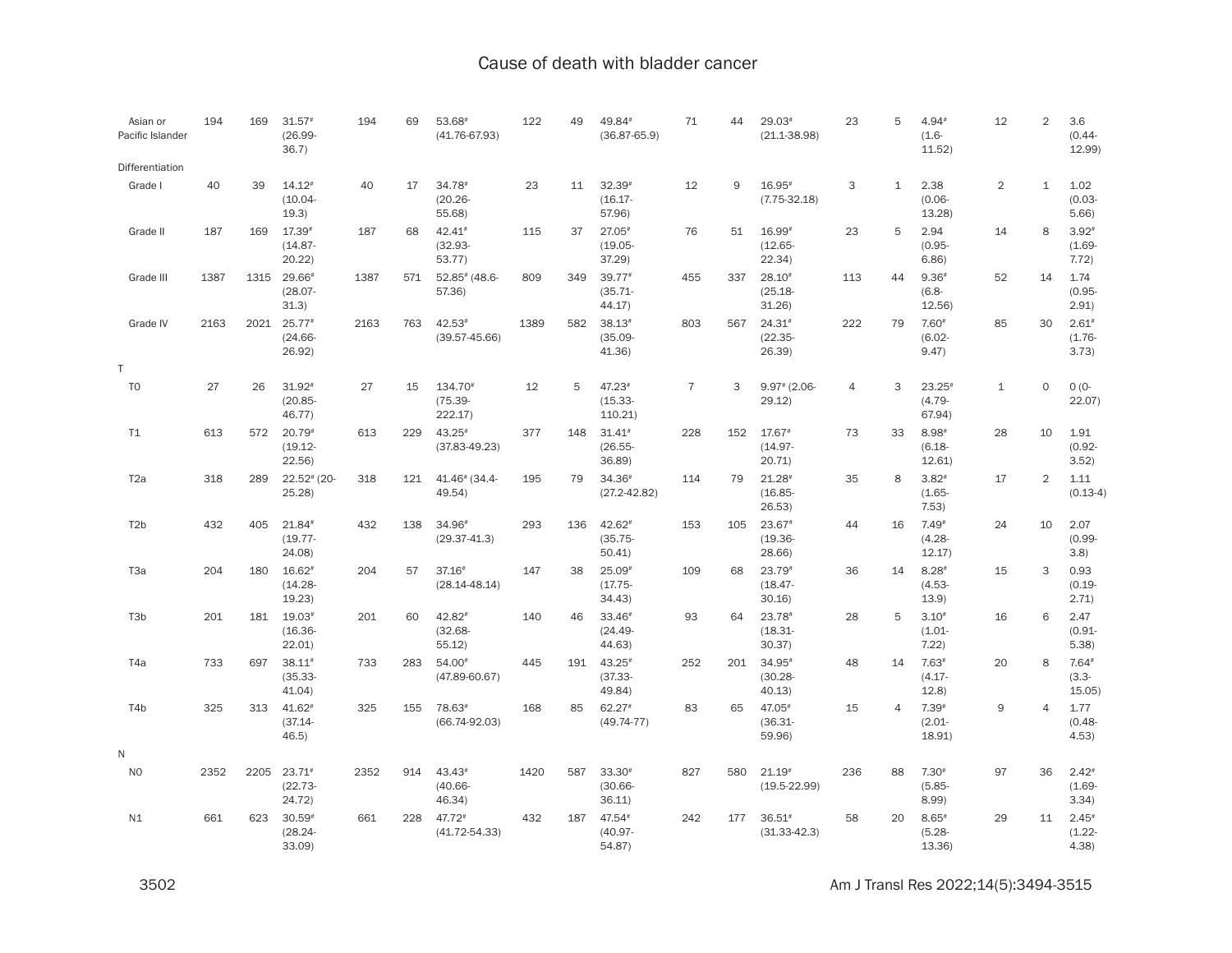| N2                                          | 879  | 802  | $31.25*$<br>$(29.12 -$<br>33.49  | 879  | 293  | 49.08<br>$(43.62 -$<br>55.03)    | 579  | 241 | 46.48<br>$(40.8 - 52.73)$        | 334 | 243 | 33.87#<br>$(29.75 -$<br>38.41      | 84          | 20             | $6.58*$<br>$(4.02 -$<br>10.17)  | 32             | 5              | 1.16<br>$(0.38 -$<br>2.71)      |
|---------------------------------------------|------|------|----------------------------------|------|------|----------------------------------|------|-----|----------------------------------|-----|-----|------------------------------------|-------------|----------------|---------------------------------|----------------|----------------|---------------------------------|
| N <sub>3</sub>                              | 36   | 36   | 72.96<br>$(51.1 - 101)$          | 36   | 14   | 45.99#<br>$(25.14 - 77.16)$      | 22   | 13  | 103.46#<br>$(55.09 -$<br>176.92) | 9   | 9   | 142.08#<br>$(64.97 -$<br>269.72)   | $\mathbf 0$ | $\Omega$       | $0(0-0)$                        | 0              | $\circ$        | $0(0-0)$                        |
| Pathology                                   |      |      |                                  |      |      |                                  |      |     |                                  |     |     |                                    |             |                |                                 |                |                |                                 |
| Transitional<br>cell carcinoma              | 2541 | 2404 | 28.49#<br>$(27.36 -$<br>29.65    | 2541 | 1025 | $50.65*$<br>$(47.59 - 53.84)$    | 1502 | 656 | 40.68<br>$(37.62 -$<br>43.91)    | 841 | 604 | 24.67#<br>$(22.74 -$<br>26.72)     | 219         | 84             | 7.99#<br>$(6.37 -$<br>9.89      | 86             | 35             | $2.69*$<br>$(1.87 -$<br>3.73)   |
| Papillary<br>transitional<br>cell carcinoma | 1098 | 1000 | 19.84#<br>$(18.62 -$<br>21.1)    | 1098 | 350  | $34.26*$<br>$(30.76 - 38.04)$    | 740  | 270 | $28.73*$<br>$(25.4 - 32.37)$     | 465 | 322 | 21.84#<br>$(19.52 -$<br>24.36)     | 138         | 42             | $6.49*$<br>$(4.68 -$<br>8.77)   | 61             | 16             | 1.67<br>$(0.95 -$<br>2.71)      |
| Squamous<br>cell carcinoma                  | 146  | 144  | 65.00<br>$(54.82 -$<br>76.53)    | 146  | 89   | 124.16#<br>$(99.71 -$<br>152.79) | 57   | 36  | 117.29#<br>$(82.15 -$<br>162.38) | 20  | 15  | $24.67*$<br>$(13.81 -$<br>40.69    | 5           | $\overline{2}$ | 4.72<br>$(0.57 -$<br>17.06)     | 3              | 2              | $12.51*$<br>$(1.51 -$<br>45.18  |
| Small cell<br>carcinoma                     | 148  | 139  | $31.44*$<br>$(26.43 -$<br>37.12) | 148  | 44   | 28.72#<br>$(20.87 -$<br>38.56)   | 102  | 51  | 43.98#<br>$(32.75 -$<br>57.83    | 50  | 41  | $34.72*$<br>$(24.92 -$<br>47.11    | 8           | $\mathbf{1}$   | $3.77(0.1 -$<br>21.02)          | $\overline{4}$ | $\overline{2}$ | 7.03<br>$(0.85 -$<br>25.4)      |
| Adenocarci-<br>noma                         | 111  | 103  | $36.19*$<br>$(29.54 -$<br>43.89) | 111  | 44   | $61.52$ # (44.7-<br>82.59        | 65   | 24  | 45.47#<br>$(29.13 -$<br>67.65    | 41  | 24  | $21.85$ <sup>#</sup> (14-<br>32.51 | 14          | 9              | $21.33*$<br>$(9.75 -$<br>40.49) | $\overline{4}$ | $\overline{2}$ | $24.22*$<br>$(2.93 -$<br>87.48) |
| Chemotherapy                                |      |      |                                  |      |      |                                  |      |     |                                  |     |     |                                    |             |                |                                 |                |                |                                 |
| Yes                                         | 2598 | 2401 | 24.38#<br>$(23.41 -$<br>25.37    | 2598 | 1351 | $34.38*$<br>$(32.57 - 36.26)$    | 1228 | 895 | 28.78#<br>$(26.92 -$<br>30.72    | 317 | 115 | $8.66$ $(7.15 -$<br>10.39)         | 116         | 33             | $2.76$ $(1.9 -$<br>3.87)        | 30             | $\overline{7}$ | 2.46<br>$(0.99 -$<br>5.07       |
| No-Unknown                                  | 2080 | 1991 | $31.40*$<br>$(30.04 -$<br>32.81  | 2080 | 1667 | $54.43*$<br>$(51.85 - 57.11)$    | 388  | 264 | $16.55*$<br>$(14.62 -$<br>18.68) | 109 | 38  | $5.70*(4.03 -$<br>7.82             | 61          | 20             | $2.68*$<br>$(1.64 -$<br>4.15)   | 24             | $\overline{2}$ | 0.74<br>$(0.09 -$<br>2.66       |
| Radiation                                   |      |      |                                  |      |      |                                  |      |     |                                  |     |     |                                    |             |                |                                 |                |                |                                 |
| Yes                                         | 1057 | 1019 | $33.37*$<br>$(31.36 -$<br>35.49  | 1057 | 721  | 45.10#<br>$(41.86 - 48.51)$      | 329  | 256 | $29.42*$<br>$(25.93 -$<br>33.25  | 68  | 29  | $10.04*$<br>$(6.72 - 14.42)$       | 25          | 11             | $4.53*$<br>$(2.26 -$<br>8.11)   | 5              | 2              | 3.79<br>$(0.46 -$<br>13.7)      |
| No/<br>Unknown                              | 3621 | 3373 | 25.68<br>$(24.82 -$<br>26.56     | 3621 | 2297 | $42.59*$<br>$(40.86 - 44.37)$    | 1287 | 903 | $23.55*$<br>$(22.04 -$<br>25.13) | 358 | 124 | $7.27$ # (6.04-<br>$8.66$ )        | 152         | 42             | $2.47*$<br>$(1.78 -$<br>3.34)   | 49             | $\overline{7}$ | 1.39<br>$(0.56 -$<br>2.87)      |

MBC: metastatic bladder cancer; SMR: Standard Mortality Ratio; #: significant difference.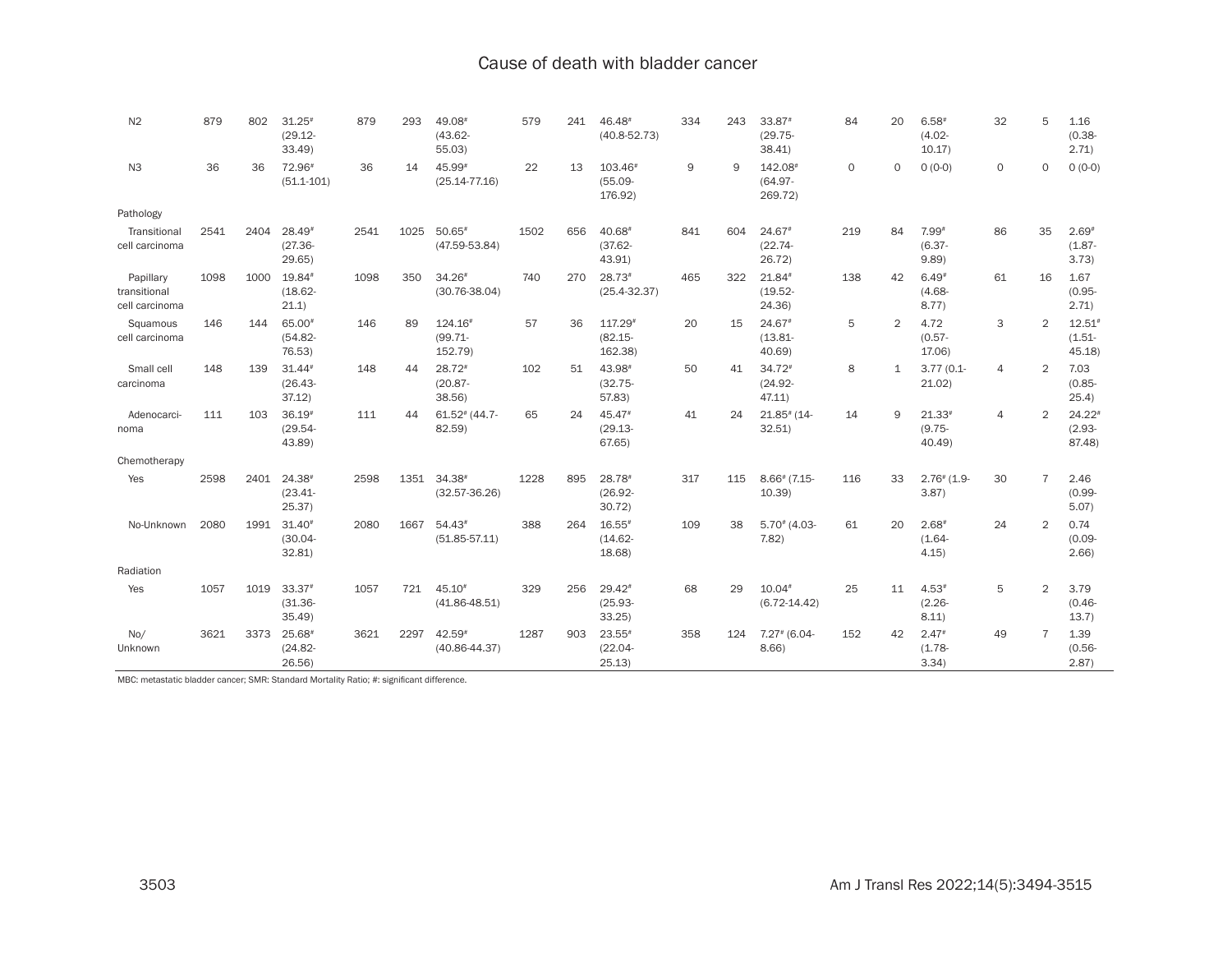|                                        |               | Total                  |                                        |                | $<$ 1 year        |                                    |               | 1-3 years             |                                  |               | 3-5 years           |                                  |               | 5-10 years             |                                        |               | >10 years         |                                           |
|----------------------------------------|---------------|------------------------|----------------------------------------|----------------|-------------------|------------------------------------|---------------|-----------------------|----------------------------------|---------------|---------------------|----------------------------------|---------------|------------------------|----------------------------------------|---------------|-------------------|-------------------------------------------|
| Causes of<br>deaths                    | Ob-<br>served | Expected               | <b>SMR</b><br>(95% CI)                 | Ob-<br>served  | Expect- SMR<br>ed | (95% CI)                           | Ob-<br>served | Expect-SMR<br>ed      | (95% CI)                         | Ob-<br>served | Expect-<br>ed       | <b>SMR</b><br>(95%<br>$Cl$ )     | Ob-<br>served | Expected               | <b>SMR</b><br>(95% CI)                 | Ob-<br>served | Expect- SMR<br>ed | (95% CI)                                  |
| All Causes of<br>Death                 |               | 44,638 31,956.54 1.40* | $(1.38 - 1.41)$                        | 5.230          | 3,603.88 1.45#    | $(1.41 - 1.49)$                    |               | 11,700 8,200.54 1.43# | $(1.4 - 1.45)$                   | 9.802         | 6,982.32 1.40#      | $(1.38 -$<br>1.43)               |               | 14,117 10,379.21 1.36# | $(1.34 - 1.38)$                        | 3,789         | 2,790.58 1.36#    | $(1.31 -$<br>(1.4)                        |
| All Malignant<br>Cancers               | 17.249        | 6.850.14               | $2.52*$<br>$(2.48 - 2.56)$             | 2.294          | 817.43            | $2.81*$<br>$(2.69 -$<br>2.92)      |               | 5.256 1.823.14 2.88#  | $(2.81 -$<br>2.96                |               | 3.855 1.508.32 2.56 | $(2.48 -$<br>2.64)               | 4.743         | 2.153.71               | $2.20*$<br>$(2.14 - 2.27)$             | 1.101         | 547.54            | $2.01*$<br>$(1.89 -$<br>2.13)             |
| <b>Urinary Bladder</b>                 | 9,183         | 291.34                 | $31.52*$<br>$(30.88 -$<br>32.17)       | 1.628          | 32.18             | $50.59*$<br>$(48.16 -$<br>53.11    | 3.215         | 74.21                 | $43.33*$<br>$(41.84 -$<br>44.85) | 1.989         | 63.69               | $31.23*$<br>$(29.87 -$<br>32.64) | 1.969         | 95.46                  | $20.63*$<br>$(19.73 -$<br>21.56)       | 382           | 25.81             | 14.80#<br>(13.35)<br>16.36                |
| Lung and<br><b>Bronchus</b>            | 2.860         | 1.831.09               | $1.56*$<br>$(1.51 - 1.62)$             | 192            | 230.7             | $0.83*$<br>$(0.72 -$<br>0.96       | 744           | 503.37                | $1.48*$<br>$(1.37 -$<br>1.59     | 697           | 405.41 1.72#        | $(1.59 -$<br>1.85                | 980           | 557.99                 | $1.76*$<br>$(1.65 - 1.87)$             | 247           | 133.6             | $1.85*$<br>$(1.63 -$<br>2.09              |
| Pancreas                               | 506           | 438.9                  | $1.15$ <sup>#</sup><br>$(1.05 - 1.26)$ | 41             | 50.16             | 0.82<br>$(0.59 -$<br>1.11)         | 135           | 114.36 1.18           | $(0.99-1.4)$                     | 114           | 96.52               | 1.18<br>$(0.97 -$<br>1.42        | 177           | 141.02                 | $1.26$ <sup>#</sup><br>$(1.08 - 1.45)$ | 39            | 36.84             | 1.06<br>$(0.75 -$<br>1.45)                |
| Prostate                               | 442           | 712.17                 | $0.62*$<br>$(0.56 - 0.68)$             | 34             | 83.05             | $0.41*$<br>$(0.28 -$<br>0.57)      | 109           | 186.62 0.58           | $(0.48 - 0.7)$                   | 106           | 155.89 0.68#        | $(0.56 -$<br>0.82)               | 153           | 226.25                 | $0.68*$<br>$(0.57 - 0.79)$             | 40            | 60.36             | $0.66$ <sup>#</sup><br>$(0.47 -$<br>0.9)  |
| Colon and<br>Rectum                    | 440           | 591.94                 | $0.74*$<br>$(0.68 - 0.82)$             | 33             | 72.94             | $0.45*$<br>$(0.31 -$<br>0.64       | 94            | 159.97                | $0.59*$<br>$(0.47 -$<br>0.72)    | 97            | 130.46 0.74#        | $(0.6 - 0.91)$                   | 172           | 182.9                  | $0.94(0.81 -$<br>1.09                  | 44            | 45.67             | $0.96(0.7 -$<br>1.29                      |
| Kidney and<br><b>Renal Pelvis</b>      | 323           | 173.7                  | $1.86*$<br>$(1.66 - 2.07)$             | 52             | 20.44             | $2.54$ <sup>#</sup> (1.9-<br>3.34) | 91            | 45.97                 | $1.98*$<br>$(1.59 -$<br>2.43)    | 58            | 38.27               | $1.52*$<br>$(1.15 -$<br>1.96     | 93            | 54.98                  | $1.69*$<br>$(1.37 - 2.07)$             | 29            | 14.03             | $2.07$ <sup>#</sup><br>$(1.38 -$<br>2.97) |
| Liver and Intra-<br>hepatic Bile Duct  | 314           | 248.33                 | $1.26*$<br>$(1.13 - 1.41)$             | 20             | 27.74             | 0.72<br>$(0.44 -$<br>1.11)         | 74            | 64.23                 | $1.15(0.9 -$<br>1.45             | 86            | 54.75               | $1.57*$<br>$(1.26 -$<br>1.94)    | 103           | 80.49                  | $1.28*$<br>$(1.04 - 1.55)$             | 31            | 21.12             | $1.47(1 -$<br>2.08                        |
| Leukemia                               | 273           | 314.43                 | $0.87*$<br>$(0.77 - 0.98)$             | 15             | 36.43             | $0.41*$<br>$(0.23 -$<br>0.68       | 65            | 82.27                 | 0.79<br>$(0.61 -$<br>1.01        | 57            | 69.13               | 0.82<br>$(0.62 -$<br>1.07)       | 110           | 100.69                 | $1.09(0.9 -$<br>1.32)                  | 26            | 25.91             | $1(0.66 -$<br>1.47)                       |
| Lymphoma                               | 218           | 288.31                 | $0.76*$<br>$(0.66 - 0.86)$             | 14             | 33.98             | $0.41*$<br>$(0.23 -$<br>0.69)      | 49            | 76.03                 | $0.64*$<br>$(0.48 -$<br>0.85)    | 48            | 63.34               | 0.76<br>$(0.56-1)$               | 85            | 91.37                  | $0.93(0.74 -$<br>1.15)                 | 22            | 23.59             | 0.93<br>$(0.58 -$<br>1.41                 |
| Non-Hodgkin<br>Lymphoma                | 209           | 277.4                  | $0.75*$<br>$(0.65 - 0.86)$             | 14             | 32.67             | $0.43*$<br>$(0.23 -$<br>0.72)      | 48            | 73.11 0.66#           | $(0.48 -$<br>0.87)               | 45            | 60.94               | $0.74*$<br>$(0.54 -$<br>0.99)    | 81            | 87.95                  | $0.92(0.73 -$<br>1.14)                 | 21            | 22.72             | 0.92<br>$(0.57 -$<br>1.41)                |
| Esophagus                              | 203           | 201.48                 | $1.01(0.87 -$<br>1.16                  | 10             | 24.18             | $0.41^{*}$ (0.2-<br>0.76)          | 47            | 54.12                 | 0.87<br>$(0.64 -$<br>1.15)       | 49            | 44.55               | $1.1(0.81 -$<br>1.45             | 74            | 62.9                   | 1.18 (0.92-<br>1.48                    | 23            | 15.73             | 1.46<br>$(0.93 -$<br>2.19)                |
| Myeloid and<br>Monocytic Leu-<br>kemia | 154           | 150.6                  | $1.02(0.87 -$<br>1.2)                  | $\overline{7}$ | 17.03             | $0.41*$<br>$(0.17 - 0.85)$         | 39            | 38.94                 | $1(0.71 -$<br>1.37)              | 36            | 33.05               | 1.09<br>$(0.76 -$<br>1.51        | 56            | 48.69                  | 1.15 (0.87-<br>1.49                    | 16            | 12.9              | 1.24<br>$(0.71 -$<br>2.01                 |

# Table 3. Main cause of deaths for patients with non-muscular invasive bladder cancer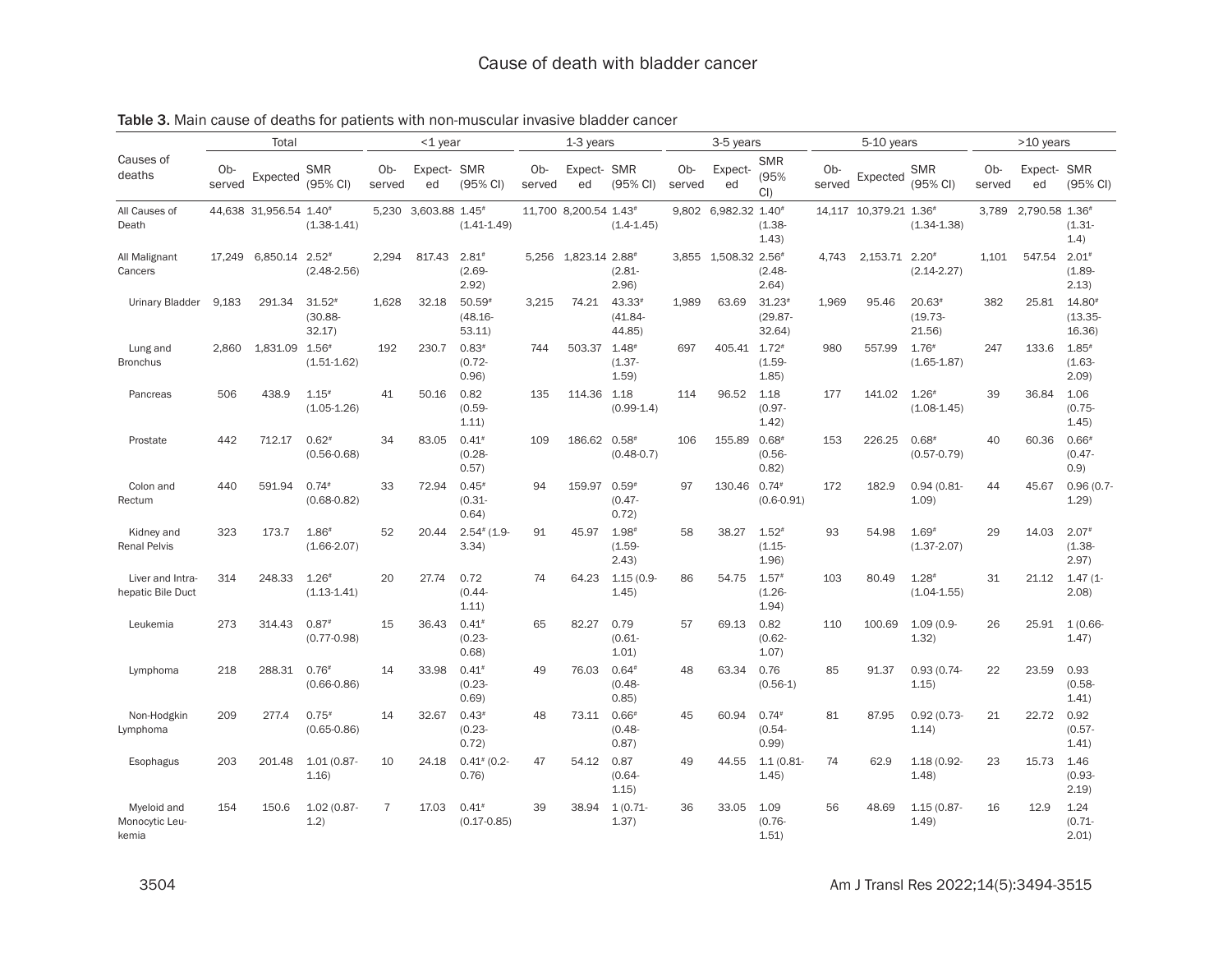| Stomach                                                                        | 144   | 129.61               | $1.11(0.94 -$<br>1.31)                 | 10             | 16.18                | $0.62(0.3 -$<br>1.14)         | 31  | 35.31                | 0.88(0.6<br>1.25)             | 36  | 28.62                | 1.26<br>$(0.88 -$<br>1.74)                | 52    | 39.73  | $1.31(0.98 -$<br>1.72)         | 15  | 9.77         | 1.54<br>$(0.86 -$<br>2.53)    |
|--------------------------------------------------------------------------------|-------|----------------------|----------------------------------------|----------------|----------------------|-------------------------------|-----|----------------------|-------------------------------|-----|----------------------|-------------------------------------------|-------|--------|--------------------------------|-----|--------------|-------------------------------|
| <b>Brain and Other</b><br>Nervous System                                       | 142   | 133.18               | 1.07 (0.9-<br>1.26                     | 11             | 15.56                | 0.71(0.35)<br>1.26            | 36  | 35.21                | 1.02<br>$(0.72 -$<br>1.42)    | 33  | 29.37                | 1.12<br>$(0.77 -$<br>1.58                 | 57    | 42.2   | $1.35*$<br>$(1.02 - 1.75)$     | 5   | 10.85        | 0.46<br>$(0.15 -$<br>1.08     |
| <b>Acute Myeloid</b><br>Leukemia                                               | 134   | 121.68               | $1.1(0.92 -$<br>(1.3)                  | $\overline{7}$ | 13.85                | $0.51(0.2 -$<br>1.04          | 36  | 31.63                | $1.14(0.8 -$<br>1.58          | 33  | 26.75                | 1.23<br>$(0.85 -$<br>1.73)                | 48    | 39.2   | $1.22(0.9 -$<br>1.62)          | 10  | 10.25        | 0.98<br>$(0.47 -$<br>1.79     |
| Myeloma                                                                        | 125   | 149.9                | $0.83*$<br>$(0.69 - 0.99)$             | 13             | 17.28                | $0.75(0.4 -$<br>1.29          | 24  | 39.08                | $0.61*$<br>$(0.39 -$<br>0.91) | 29  | 32.9                 | 0.88<br>$(0.59 -$<br>1.27)                | 48    | 48.09  | $1(0.74 -$<br>1.32)            | 11  | 12.55        | 0.88<br>$(0.44 -$<br>1.57)    |
| Skin excluding<br>Basal and<br>Squamous                                        | 119   | 176.21               | $0.68*$<br>$(0.56 - 0.81)$             | $\overline{4}$ | 19.99                | $0.20*$<br>$(0.05 -$<br>0.51) | 30  | 45.69                | $0.66*$<br>$(0.44 -$<br>0.94) | 28  | 38.73                | 0.72<br>$(0.48 -$<br>1.04)                | 47    | 57.02  | $0.82(0.61 -$<br>1.1)          | 10  | 14.78        | 0.68<br>$(0.32 -$<br>1.24)    |
| Intrahepatic Bile<br>Duct                                                      | 84    | 58.93                | $1.43*$<br>$(1.14 - 1.76)$             | 5              | 6.32                 | 0.79<br>$(0.26 -$<br>1.85)    | 26  | 14.88                | $1.75*$<br>$(1.14 -$<br>2.56) | 19  | 12.94                | 1.47<br>$(0.88 -$<br>2.29                 | 25    | 19.49  | 1.28 (0.83-<br>1.89            | 9   | 5.3          | 1.7(0.78<br>3.22              |
| <b>Breast</b>                                                                  | 83    | 161.09               | $0.52*$<br>$(0.41 - 0.64)$             | $\overline{4}$ | 18.9                 | $0.21*$<br>$(0.06 -$<br>0.54) | 14  | 41.95                | $0.33*$<br>$(0.18 -$<br>0.56  | 13  | 35.22                | $0.37*$<br>$(0.2 -$<br>0.63               | 36    | 51.62  | $0.70*$<br>$(0.49 - 0.97)$     | 16  | 13.41        | 1.19<br>$(0.68 -$<br>1.94)    |
| Oral Cavity and<br>Pharynx                                                     | 81    | 103.27               | $0.78$ <sup>#</sup><br>$(0.62 - 0.97)$ | 6              | 11.88                | 0.51(0.19<br>1.1)             | 14  | 27.01                | $0.52*$<br>$(0.28 -$<br>0.87) | 11  | 22.71                | $0.48*$<br>$(0.24 -$<br>0.87)             | 39    | 33.01  | 1.18 (0.84-<br>1.62)           | 11  | 8.66         | 1.27<br>$(0.63 -$<br>2.27)    |
| Non-malignant<br>cancer                                                        |       |                      |                                        |                |                      |                               |     |                      |                               |     |                      |                                           |       |        |                                |     |              |                               |
| Diseases of<br>Heart                                                           |       | 10.007 8.709.92 1.15 | $(1.13 - 1.17)$                        |                | 1.141 1.000.64 1.14# | $(1.08 -$<br>1.21)            |     | 2.417 2.251.26 1.07# | $(1.03 -$<br>1.12)            |     | 2.152 1.901.96 1.13# | $(1.08 -$<br>1.18                         | 3,382 |        | 2,802.12 1.21# (1.17-<br>1.25) | 915 | 753.94 1.21# | $(1.14 -$<br>1.29             |
| Chronic<br><b>Obstructive Pulmo-</b><br>nary Disease and<br><b>Allied Cond</b> | 3.153 | 2,048.61 1.54#       | $(1.49 - 1.59)$                        | 330            | 232.4                | $1.42*$<br>$(1.27 -$<br>1.58  | 735 | 528.87               | $1.39*$<br>$(1.29 -$<br>1.49  | 724 | 448.89               | $1.61*$<br>$(1.5 -$<br>1.73)              | 1.093 | 663.07 | $1.65*$<br>$(1.55 - 1.75)$     | 271 | 175.37       | $1.55*$<br>$(1.37 -$<br>1.74) |
| Cerebrovascular 1,704<br><b>Diseases</b>                                       |       | 1.781.77 0.96        | $(0.91-1)$                             | 206            | 201.95               | 1.02<br>$(0.89 - 1.17)$       | 413 | 454.91 0.91          | $(0.82 - 1)$                  | 348 | 387.19               | $0.90*$<br>$(0.81-1)$                     | 567   | 577.52 | $0.98(0.9 -$<br>1.07)          | 170 | 160.2        | 1.06<br>$(0.91 -$<br>1.23)    |
| Alzheimers                                                                     | 1.211 | 1,395.89             | $0.87*$<br>$(0.82 - 0.92)$             | 75             | 134.01 0.56#         | $(0.44 - 0.7)$                | 225 | 326.14               | $0.69*$<br>$(0.6 - 0.79)$     | 247 | 297.87               | $0.83*$<br>$(0.73 -$<br>0.94)             | 471   | 486.9  | $0.97(0.88 -$<br>1.06          | 193 | 150.98       | $1.28*$<br>$(1.1 - 1.47)$     |
| Diabetes Mel-<br>litus                                                         | 1.047 | 878.31               | $1.19*$<br>$(1.12 - 1.27)$             | 122            | 101.74               | $1.2(1 -$<br>1.43)            | 250 | 229.57               | 1.09<br>$(0.96 -$<br>1.23     | 222 | 192.66               | $1.15$ <sup>#</sup><br>$(1.01 -$<br>1.31) | 365   | 280.43 | $1.30^{*}$ (1.17-<br>1.44      | 88  | 73.92        | 1.19<br>$(0.95 -$<br>1.47)    |
| Accidents and<br><b>Adverse Effects</b>                                        | 835   | 901.76               | $0.93*$<br>$(0.86 - 0.99)$             | 81             | 97.87                | 0.83<br>$(0.66 -$<br>1.03)    | 185 | 227.53               | $0.81*$<br>$(0.7 - 0.94)$     | 202 | 196.53 1.03          | $(0.89 -$<br>1.18                         | 275   | 297.54 | $0.92(0.82 -$<br>1.04)         | 92  | 82.29        | $1.12(0.9 -$<br>1.37)         |
| Nephritis, Ne-<br>phrotic Syndrome<br>and Nephrosis                            | 798   | 677.88               | $1.18^{*}$ (1.1-<br>1.26               | 83             | 76.8                 | 1.08<br>$(0.86 -$<br>1.34     | 188 | 174.98               | 1.07<br>$(0.93 -$<br>1.24     | 177 | 148.44               | $1.19*$<br>$(1.02 -$<br>1.38              | 277   | 219.44 | $1.26*$<br>$(1.12 - 1.42)$     | 73  | 58.22        | 1.25<br>$(0.98 -$<br>1.58     |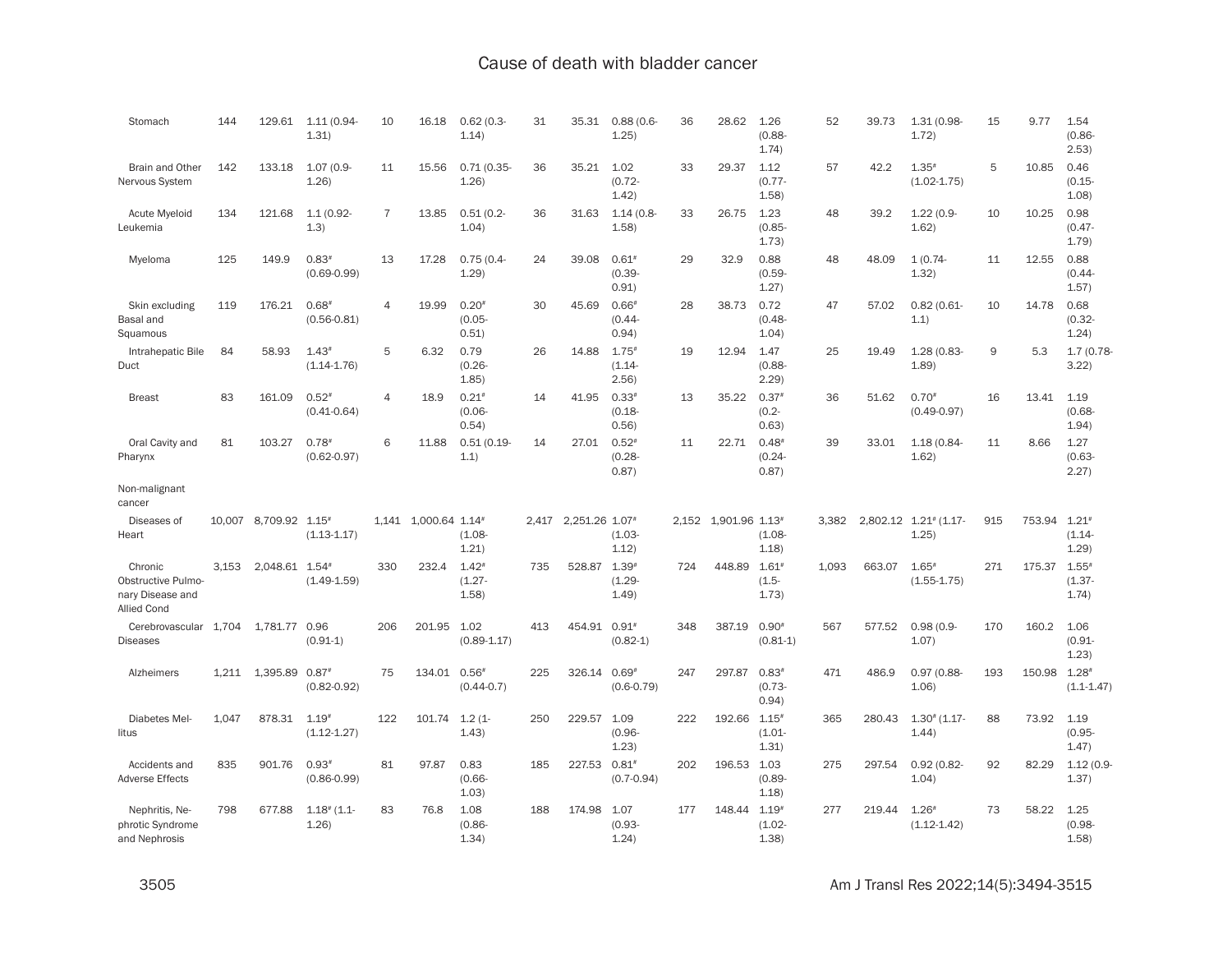| Pneumonia and<br>Influenza                                            | 789 | 809.41 | $0.97(0.91 -$<br>1.05)                 | 81 | 93.85 | 0.86<br>$(0.69 -$<br>1.07) | 192 | 210.04 | 0.91<br>$(0.79 -$<br>1.05) | 171 | 177.04 | 0.97<br>$(0.83 -$<br>1.12)   | 269 | 259.33 | 1.04 (0.92-<br>1.17)       | 76 | 69.15 | $1.1(0.87 -$<br>1.38          |
|-----------------------------------------------------------------------|-----|--------|----------------------------------------|----|-------|----------------------------|-----|--------|----------------------------|-----|--------|------------------------------|-----|--------|----------------------------|----|-------|-------------------------------|
| Septicemia                                                            | 516 | 450.5  | $1.15*$<br>$(1.05 - 1.25)$             | 64 | 50.6  | 1.26 (0.97-<br>1.62)       | 119 | 115.53 | 1.03<br>$(0.85 -$<br>1.23) | 111 | 98.4   | 1.13<br>$(0.93 -$<br>1.36)   | 169 | 146.34 | 1.15 (0.99-<br>1.34)       | 53 | 39.63 | $1.34*$<br>$(1-1.75)$         |
| Hypertension<br>without Heart<br>Disease                              | 449 | 370.46 | $1.21$ <sup>#</sup> $(1.1 -$<br>(1.33) | 52 | 38.48 | $1.35*$<br>$(1.01 - 1.77)$ | 72  | 90.84  | $0.79*$<br>$(0.62-1)$      | 106 | 80.32  | $1.32*$<br>$(1.08 -$<br>1.6) | 163 | 125.25 | $1.30*$<br>$(1.11 - 1.52)$ | 56 | 35.57 | $1.57*$<br>$(1.19 -$<br>2.04) |
| Symptoms,<br>Signs and III-De-<br>fined Conditions                    | 340 | 371.94 | $0.91(0.82 -$<br>1.02)                 | 43 | 41.96 | $1.02(0.74 -$<br>1.38)     | 87  | 95.76  | 0.91<br>$(0.73 -$<br>1.12) | 77  | 82.39  | 0.93<br>$(0.74 -$<br>1.17)   | 110 | 122.67 | $0.9(0.74 -$<br>1.08       | 23 | 29.17 | $0.79(0.5 -$<br>1.18          |
| Other Infectious<br>and Parasitic<br>Diseases including<br><b>HIV</b> | 274 | 226.37 | $1.21*$<br>$(1.07 - 1.36)$             | 42 | 27    | $1.56*$<br>$(1.12 - 2.1)$  | 76  | 60.63  | 1.25<br>$(0.99 -$<br>1.57) | 63  | 50.06  | 1.26<br>$(0.97 -$<br>1.61)   | 79  | 71.21  | $1.11(0.88 -$<br>1.38      | 14 | 17.46 | $0.8(0.44 -$<br>1.35)         |
| <b>Chronic Liver</b><br>Disease and<br>Cirrhosis                      | 258 | 244.6  | 1.05 (0.93-<br>1.19)                   | 34 | 29.02 | $1.17(0.81 -$<br>1.64)     | 74  | 65.44  | 1.13<br>$(0.89 -$<br>1.42) | 58  | 54.1   | 1.07<br>$(0.81 -$<br>1.39)   | 72  | 76.61  | $0.94(0.74 -$<br>1.18      | 20 | 19.42 | 1.03<br>$(0.63 -$<br>1.59)    |

Abbreviations: SMR, standardized mortality ratio; CI, confidence interval; #: significant difference.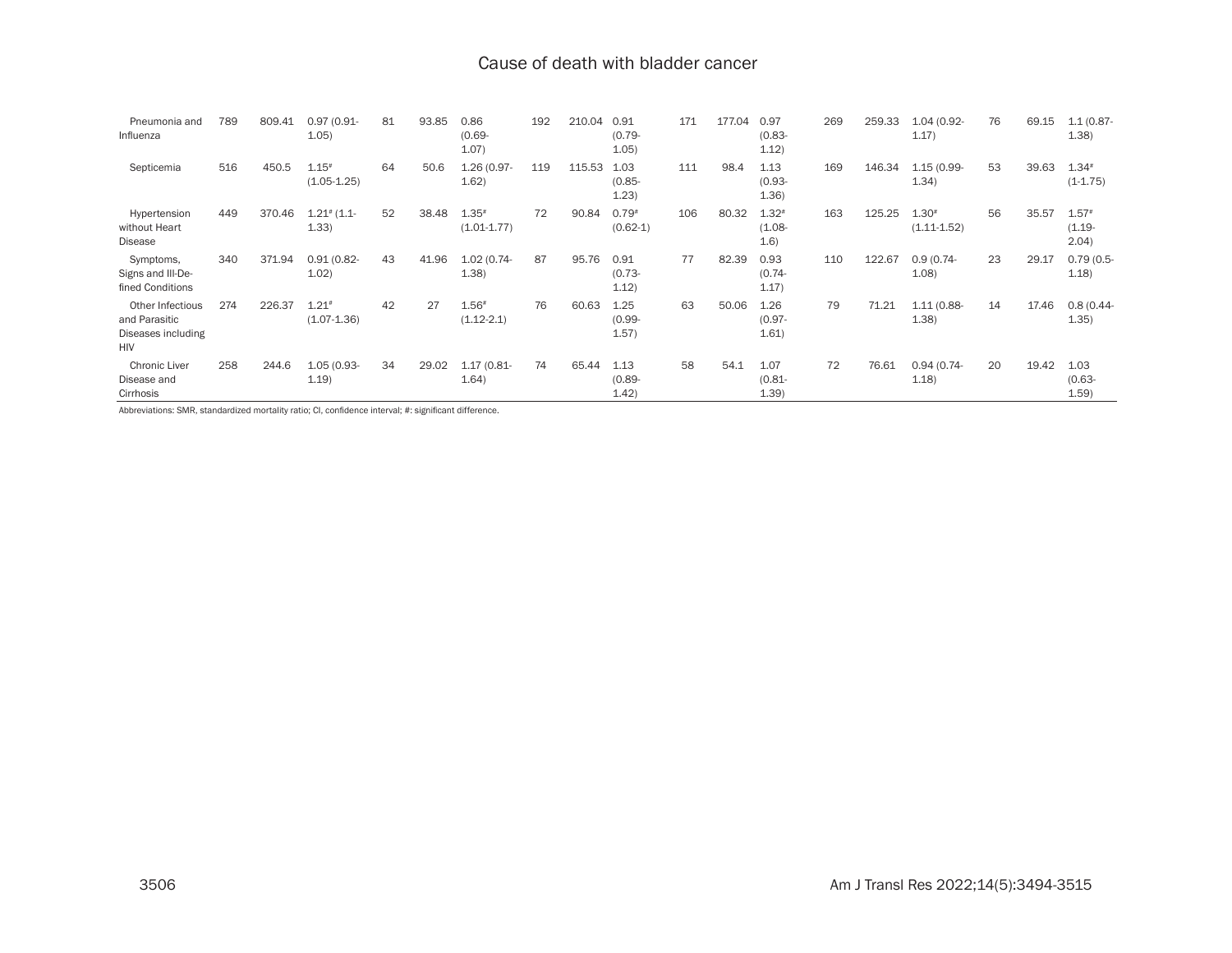

Figure 1. The percentage of death reasons for patients with non-muscular invasive, non-metastatic muscular invasive and metastatic bladder cancer. A. Cause of death among patients with non-muscular invasive bladder cancer. B. Cause of death among patients with non-metastatic muscular invasive bladder cancer. C. Cause of death among patients with metastatic bladder cancer.

that of the general population [SMR: 26.89, 95% CI (16.64-41.1)]. Death from esophagus [SMR: 1.47, 95% CI (1.04-2.01)] and stomach

[SMR: 2.00, 95% CI (1.38-2.79)] related cancer was higher than that of ordinary people, while lymphoma [SMR: 0.55, 95% CI (0.33-0.85)]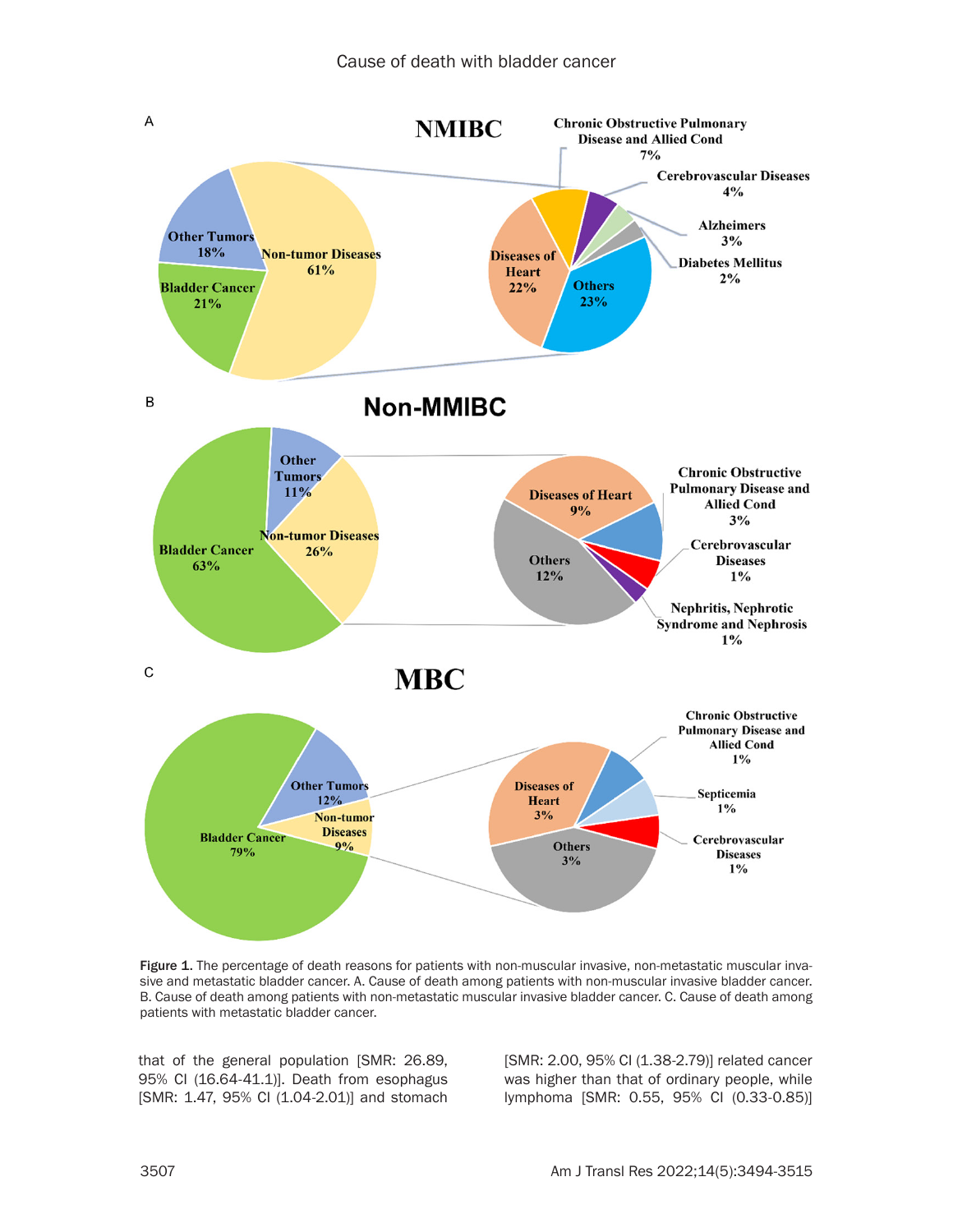and non-Hodgkin lymphoma [SMR: 0.57, 95% CI (0.35-0.88)] were much lower than ordinary people. The dominant non-neoplastic diseases were still diseases of the heart (1,717 cases, 9.12%) and chronic obstructive pulmonary disease and allied cond (561 cases, 2.98%). The risk of death of cerebrovascular diseases [SMR: 1.28, 95% CI (1.14-1.44)], nephritis, nephrotic syndrome and nephrosis [SMR: 1.99, 95% CI (1.7-2.31)], diabetes mellitus [SMR: 1.35, 95% CI (1.14-1.58)], hypertension without heart disease [SMR: 1.89, 95% CI (1.52-2.33)] and other diseases, were higher than that of the general population. Infection-related diseases such as septicemia [SMR: 2.88, 95% CI (2.45-3.35)], pneumonia and influenza [SMR: 1.60, 95% CI (1.37-1.87)], other infectious and parasitic diseases including HIV [SMR: 2.64, 95% CI (2.09- 3.3)], which the risk of death was much higher than that of the general population. It cannot be ignored that the risk of dying from suicide and self-inflicted injury was more than twice that of ordinary people [SMR: 2.73, 95% CI (2.11-3.46)]. The data of cause of death after non-MMIBC are shown in Table 4, and their respective proportions are shown in Figure 1B.

### *Cause of death in patients with MBC*

A total of 4,392 patients died after the diagnosis of MBC, 3,486 deaths (79.37%) from bladder cancer, 548 deaths (12.48%) from other cancers (non-bladder cancer), and 358 deaths from non-neoplastic diseases (8.15%). Malignant tumors were the main cause of death of MBC (91.85%). Compared with non-MMIBC, the risk of dying from prostate, kidney, and renal pelvis, and ureter-related tumors was greatly increased. The SMR were 17.38, 95% CI (13.17- 22.52), 31.93, 95% CI (21.54-45.58), 328.79, 95% CI (157.67-604.65). Tumors in other sites such as lung and bronchus, colon and rectum and liver were all five times higher than expected. SMR was 5.17, 95% CI (3.89-6.75), 6.08, 95% CI (3.72-9.39), 9.70, 95% CI (4.84-17.35). The spectrum of death causes of non-neoplastic diseases was like that of non-MMIBC. The risk of dying from diseases of heart, chronic obstructive pulmonary disease and allied cond, cerebrovascular diseases, and other diseases was twice that of ordinary people. The SMR is 2.96, 95% CI (2.47-3.52), 2.92, 95% CI (1.97- 4.17), 2.56, 95% CI (1.63-3.85), the most prominent change was that the risk of dying from septicemia, other infectious and parasitic diseases including HIV was 11 times higher than that of ordinary people, SMR is 11.11, 95% CI (7.26-16.28), 11.15, 95% CI (6.24- 18.38). The related causes of death after MBC diagnosis are shown in Table 5, and their respective proportions are shown in Figure 1C.

### **Discussion**

There are more than 80,000 new cases and 17,000 deaths each year in the United States alone [10, 11]. We need to find out the important factors that cause bladder cancer and its death, and then optimize our health care system. There are many pathogenic factors of bladder cancer. The identified risk factors include smoking, being male, advanced age, white skinned, occupational exposure to certain chemicals, pelvic radiation, use of drugs such as cyclophosphamide, chronic bladder infection/irritation, schistosomiasis [12]. The main risk factor for bladder cancer is smoking. It is believed that the risk of bladder cancer for people who smoke regularly is 2.5 times that of people who do not smoke [13-15]. Advanced age is also a high-risk factor for bladder cancer. The average age at diagnosis is between 70 and 84. This is due to exposure to carcinogens, such as tobacco smoke, and the less common benzene chemicals and aromatic amines, plus age-related DNA repair ability decline [3]. Some research also showed that other related factors include diabetes, obesity, and human papillomavirus [16-18].

Our research data showed that the mortality and risk of death of female patients with bladder cancer were higher than that of males. The same research showed that although the incidence of bladder cancer was three times higher in men, women's outcomes consistently appeared to be worse [19, 20]. The most common clinical manifestation of bladder cancer was hematuria, but hematuria in women was usually attributed to infection, leading to delays in the diagnosis of bladder cancer, resulting in women's cancer specificity and worse overall survival rates [21]. Recent studies have shown that, compared with men, the effects of hormone receptor and genome differences in certain bladder cancers on women may also be part of the reasons [22]. Regarding race, although the number of white patients was the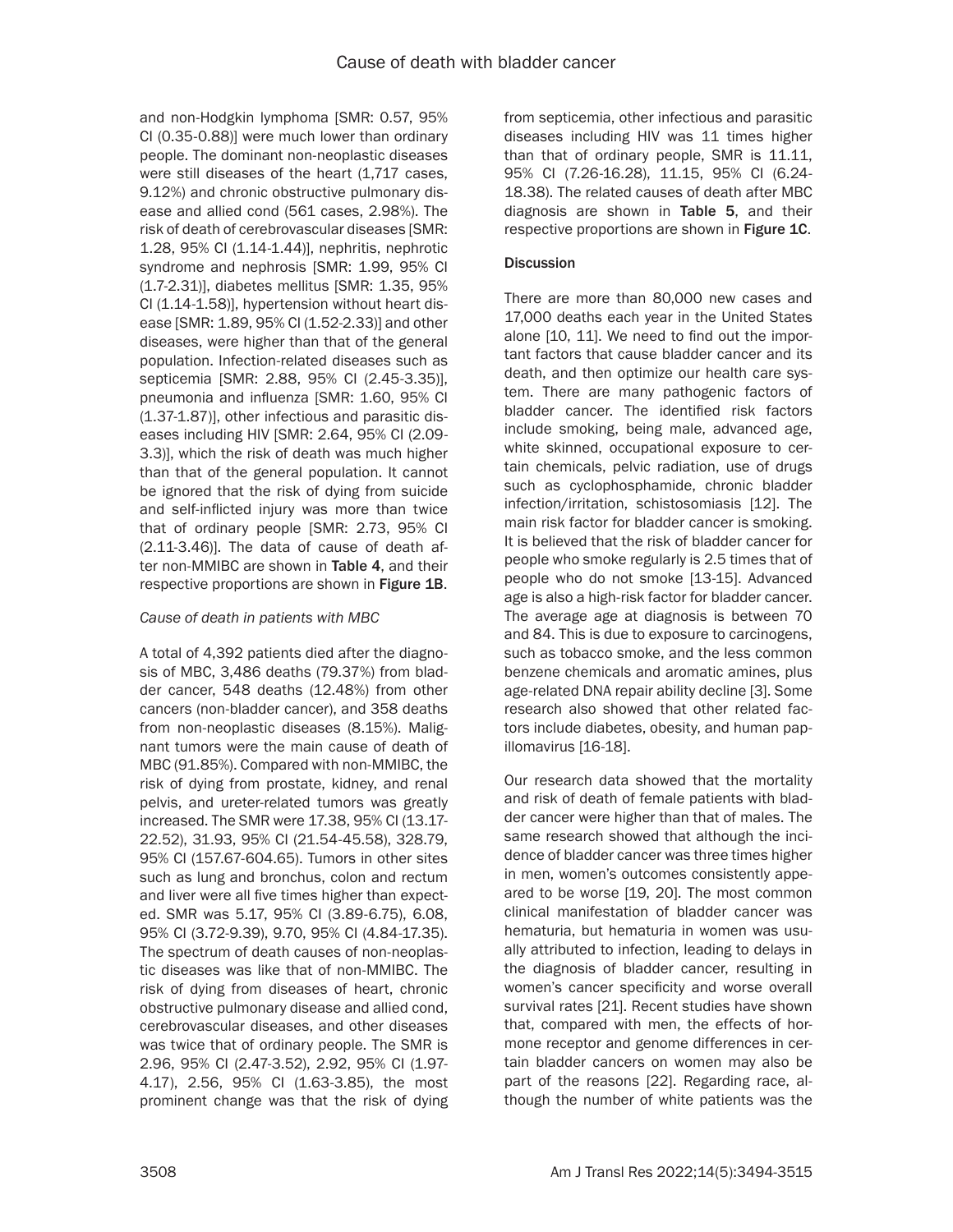|                                               |        | Total               |                                     |                | $<$ 1 year          |                                     |                | 1-3 years     |                                    |                | 3-5 years    |                                   |                | 5-10 years     |                                  |                | >10 years |                              |
|-----------------------------------------------|--------|---------------------|-------------------------------------|----------------|---------------------|-------------------------------------|----------------|---------------|------------------------------------|----------------|--------------|-----------------------------------|----------------|----------------|----------------------------------|----------------|-----------|------------------------------|
| Causes of<br>deaths                           | Ob-    |                     | Expect- SMR (95%                    | $Ob-$          | Ex-                 | SMR (95%)                           | Ob-            |               | Expect- SMR (95%                   | $Ob-$          | Ex-          | SMR (95%                          | Ob-            | Expect-        | <b>SMR</b>                       | Ob-            |           | Expect- SMR (95%             |
|                                               | served | ed                  | $Cl$ )                              | served pected  |                     | $Cl$ )                              | served         | ed            | Cl                                 | served         | pected       | $Cl$ )                            | served         | ed             | (95% CI)                         | served         | ed        | Cl                           |
| All Causes of<br>Death                        |        |                     | 18.829 4.035.71 4.67# (4.6-<br>4.73 |                |                     | 7.309 759.89 9.62# (9.4-<br>9.84)   | 6.948          |               | 1.145.04 6.07# (5.93-<br>6.21)     | 2.159          | 793.72 2.72# | $(2.61 - 2.84)$                   | 1.970          | 1.066.89 1.85# | $(1.77 - 1.93)$                  | 443            |           | 270.17 1.64# (1.49-<br>1.8)  |
| All Malignant<br>Cancers                      |        | 13.860 878.05 15.78 | $(15.52 -$<br>16.05                 |                | 5.754 168.26 34.20# | $(33.32 -$<br>35.09                 | 5.629          | 256.85 21.92# | $(21.35 -$<br>22.5)                | 1.383          |              | 174.2 7.94# (7.53-<br>8.37)       | 942            | 225.2          | $4.18*$<br>$(3.92 - 4.46)$       | 152            |           | 53.53 2.84# (2.41-<br>3.33)  |
| Urinary<br>Bladder                            | 11.797 | 35.78               | 329.74#<br>$(323.82 -$<br>335.75)   | 5.232          | 6.5                 | 805.31#<br>$(783.63 -$<br>827.43)   | 4,852          | 10.08         | 481.36#<br>(467.91-<br>495.09)     | 1,065          | 7.08         | 150.41#<br>$(141.51 -$<br>159.73) | 590            | 9.65           | $61.12*$<br>$(56.29 -$<br>66.26) | 58             | 2.47      | $23.51*$<br>$(17.85 - 30.4)$ |
| Lung and<br><b>Bronchus</b>                   | 435    | 237.33              | $1.83^*$ (1.66-<br>2.01)            | 45             |                     | 46.94 0.96 (0.7-<br>1.28            | 147            | 71.2          | $2.06$ $(1.74 -$<br>2.43)          | 86             | 47.15        | $1.82^{*}$<br>$(1.46 - 2.25)$     | 119            | 58.9           | $2.02*$<br>$(1.67 - 2.42)$       | 38             |           | 13.13 2.89# (2.05-<br>3.97   |
| Prostate                                      | 192    | 87.03               | $2.21$ # (1.91-<br>2.54             | 64             |                     | 16.55 3.87# (2.98-<br>4.94          | 82             | 24.95         | $3.29$ $(2.61 -$<br>4.08)          | 18             | 17.1         | 1.05 (0.62-<br>1.66               | 23             | 22.62          | 1.02 (0.64-<br>1.53)             | 5              | 5.8       | $0.86(0.28 -$<br>2.01)       |
| Kidney and<br><b>Renal Pelvis</b>             | 95     | 22.19               | $4.28$ $(3.46$<br>5.23              | 38             | 4.16                | $9.15$ # (6.47-<br>12.55            | 29             | 6.46          | $4.49^{*}$ (3-<br>6.44             | 14             | 4.43         | $3.16$ $(1.73$<br>5.31)           | 11             | 5.77           | 1.91 (0.95-<br>3.41)             | 3              | 1.38      | 2.18(0.45<br>6.37)           |
| Colon and<br>Rectum                           | 89     | 76.66               | 1.16 (0.93-<br>1.43)                | 13             |                     | 15.25 0.85 (0.45-<br>1.46           | 34             | 22.66         | $1.50^{*}$ (1.04)<br>2.1)          | 10             |              | 15.11  0.66  (0.32-<br>1.22       | 24             | 19.17          | $1.25(0.8 -$<br>1.86             | 8              | 4.48      | 1.79 (0.77-<br>3.52          |
| Pancreas                                      | 82     | 56.67               | $1.45$ $(1.15 -$<br>1.8)            | 13             |                     | 10.43 1.25 (0.66-<br>2.13)          | 34             | 16.34         | $2.08$ $(1.44 -$<br>2.91)          | 19             | 11.32 1.68#  | $(1.01 - 2.62)$                   | 15             | 14.95          | $1(0.56 -$<br>1.66               | $\mathbf{1}$   | 3.63      | $0.28(0.01 -$<br>1.53        |
| Colon<br>excluding<br>Rectum                  | 75     | 63.04               | 1.19 (0.94-<br>1.49                 | 11             |                     | 12.64 0.87 (0.43-<br>1.56           | 30             | 18.66         | $1.61$ <sup>#</sup> (1.08-<br>2.29 | 8              | 12.4         | $0.65(0.28 -$<br>1.27)            | 19             | 15.68          | 1.21(0.73<br>1.89                | $\overline{7}$ | 3.65      | 1.92 (0.77-<br>3.95          |
| Liver and<br>Intrahepatic<br><b>Bile Duct</b> | 39     | 32.44               | $1.2(0.85 -$<br>1.64                | 6              | 5.72                | 1.05 (0.38-<br>2.28                 | 8              | 9.28          | $0.86(0.37 -$<br>1.7)              | 15             | 6.54         | $2.29*$<br>$(1.28 - 3.78)$        | 8              | 8.76           | 0.91(0.39<br>1.8                 | $\overline{2}$ | 2.14      | 0.93(0.11<br>3.37)           |
| Esophagus                                     | 38     | 25.89               | $1.47$ $(1.04 -$<br>2.01            | 4              | 4.84                | $0.83(0.23 -$<br>2.12)              | 8              | 7.63          | $1.05(0.45 -$<br>2.07)             | $\overline{7}$ | 5.19         | 1.35 (0.54-<br>(2.78)             | 15             | 6.68           | $2.25*$<br>$(1.26 - 3.71)$       | 4              | 1.56      | $2.57(0.7 -$<br>6.58)        |
| Stomach                                       | 34     | 17.03               | $2.00$ $(1.38 -$<br>2.79            | $\overline{7}$ | 3.39                | 2.06 (0.83-<br>4.25)                | 9              | 5.06          | 1.78 (0.81-<br>3.38                | 8              | 3.36         | $2.38*$<br>$(1.03-4.69)$          | $\overline{7}$ | 4.24           | 1.65 (0.66-<br>3.4)              | 3              | 0.98      | $3.06(0.63 -$<br>8.95)       |
| Leukemia                                      | 30     | 39.58               | 0.76 (0.51-<br>1.08                 | 1              | 7.44                | $0.13^{*}$ (0-<br>0.75)             | 10             | 11.4          | $0.88(0.42 -$<br>1.61              | 5              | 7.85         | 0.64(0.21)<br>1.49                | 10             | 10.38          | 0.96 (0.46-<br>1.77)             | 4              | 2.51      | $1.6(0.44 -$<br>4.09         |
| Ureter                                        | 21     | 0.78                | 26.89#<br>$(16.64 - 41.1)$          | 9              | 0.14                | $63.55*$<br>$(29.06 -$<br>120.63)   | $\overline{7}$ | 0.22          | $31.78*$<br>$(12.78 -$<br>65.47)   | 3              | 0.15         | $19.40^{*}$ (4-<br>56.71)         | $\mathbf{1}$   | 0.21           | 4.75 (0.12-<br>26.45             | $\mathbf 1$    | 0.05      | 18.53 (0.47-<br>103.26)      |
| <b>Breast</b>                                 | 20     | 22.44               | 0.89(0.54<br>1.38                   | $\overline{7}$ |                     | 4.61 1.52 (0.61-<br>3.13)           | 5              | 6.58          | $0.76(0.25 -$<br>1.77)             | $\circ$        | 4.38         | $0.00^{#}$ (0-<br>0.84)           | $\overline{7}$ | 5.58           | $1.25(0.5 -$<br>2.59)            | $\mathbf{1}$   | 1.31      | $0.77(0.02 -$<br>4.27)       |
| Lymphoma                                      | 20     | 36.51               | $0.55$ # (0.33-<br>0.85)            | $\mathbf{1}$   | 6.97                | $0.14$ # (0-0.8)                    | $\overline{2}$ | 10.58         | $0.19^{*}$ (0.02-<br>0.68)         | 9              | 7.22         | 1.25 (0.57-<br>2.37)              | $\overline{7}$ | 9.45           | $0.74(0.3 -$<br>1.53)            | 1              | 2.28      | $0.44(0.01 -$<br>2.44)       |
| Non-Hodg-<br>kin Lymphoma                     | 20     | 35.11               | $0.57$ # (0.35-<br>0.88             | $\mathbf{1}$   | 6.71                | $0.15^{*}$ (0-<br>0.83)             | $\overline{2}$ | 10.17         | $0.20^{*}$ (0.02-<br>0.71)         | 9              | 6.94         | $1.3(0.59 -$<br>2.46              | $\overline{7}$ | 9.1            | $0.77(0.31 -$<br>1.59)           | $\mathbf{1}$   | 2.2       | $0.45(0.01 -$<br>2.53)       |
| Non-malig-<br>nant cancer                     |        |                     |                                     |                |                     |                                     |                |               |                                    |                |              |                                   |                |                |                                  |                |           |                              |
| Diseases of<br>Heart                          | 1.717  |                     | 1.097.89 1.56# (1.49-<br>1.64)      | 569            | 211.8               | $2.69$ <sup>#</sup> (2.47-<br>2.92) | 468            | 312.58        | $1.50^{*}$ (1.36-<br>1.64)         | 261            | 214.64 1.22# | $(1.07 - 1.37)$                   | 320            | 286.09         | $1.12(1 -$<br>1.25)              | 99             | 72.77     | $1.36$ $(1.11$<br>1.66       |

Table 4. Main cause of deaths for patients with non-metastatic muscle invasive bladder cancer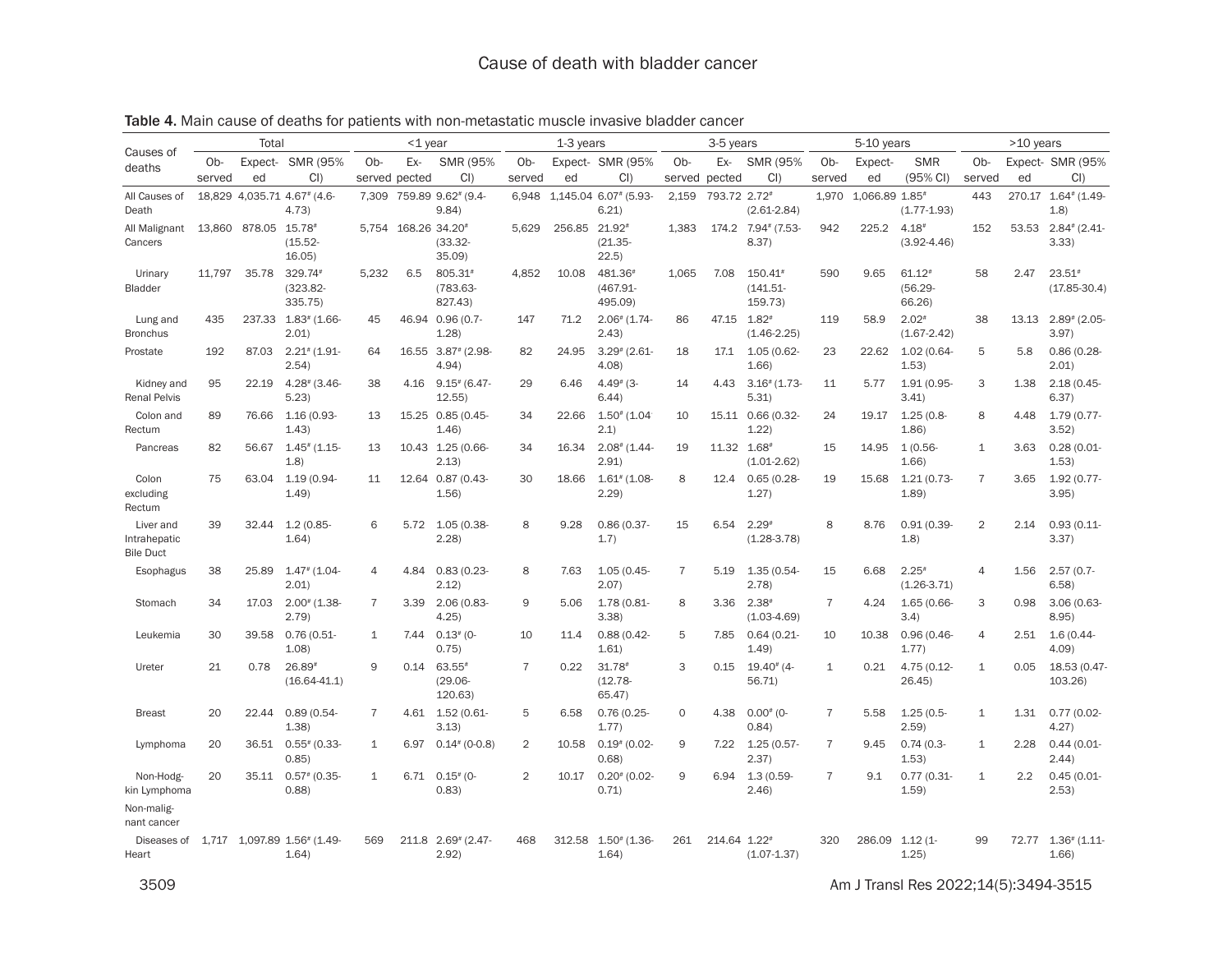| Chronic<br>Obstructive<br>Pulmonary<br>Disease and<br><b>Allied Cond</b> | 561 | 256.78 | $2.18^{*}$ (2.01-<br>2.37)          | 162 | 48.03 | $3.37$ $(2.87 -$<br>3.93           | 137 | 73.21 | $1.87$ $(1.57 -$<br>2.21)           | 108 | 50.75       | $2.13*$<br>$(1.75 - 2.57)$ | 122 | 67.94 | $1.80*$<br>$(1.49 - 2.14)$             | 32           | 16.86 | $1.90^{*}$ (1.3-<br>2.68 |
|--------------------------------------------------------------------------|-----|--------|-------------------------------------|-----|-------|------------------------------------|-----|-------|-------------------------------------|-----|-------------|----------------------------|-----|-------|----------------------------------------|--------------|-------|--------------------------|
| Cerebro-<br>vascular<br>Diseases                                         | 290 | 226.65 | $1.28$ <sup>#</sup> (1.14-<br>1.44) | 83  | 43.8  | $1.89$ $(1.51 -$<br>2.35)          | 89  | 63.89 | $1.39$ $(1.12 -$<br>1.71)           | 38  |             | 44.11 0.86 (0.61-<br>1.18  | 62  | 59.33 | $1.04(0.8 -$<br>1.34)                  | 18           | 15.52 | 1.16 (0.69-<br>1.83)     |
| Nephritis,<br>Nephrotic<br>Syndrome and<br>Nephrosis                     | 170 | 85.62  | $1.99$ $(1.7 -$<br>2.31)            | 46  | 16.3  | $2.82$ <sup>#</sup> (2.07-<br>3.76 | 41  | 24.39 | $1.68$ # (1.21-<br>2.28             | 26  | 16.82 1.55# | $(1.01 - 2.27)$            | 46  | 22.47 | $2.05$ # (1.5-<br>2.73)                | 11           | 5.64  | 1.95 (0.97-<br>3.49)     |
| Alzheimers                                                               | 167 |        | 171.54 0.97 (0.83-<br>1.13)         | 39  |       | 29.63 1.32 (0.94-<br>1.8)          | 35  | 45.18 | $0.77(0.54 -$<br>1.08               | 27  |             | 33.26 0.81 (0.54-<br>1.18  | 54  | 49.03 | $1.1(0.83 -$<br>1.44                   | 12           | 14.44 | $0.83(0.43 -$<br>1.45)   |
| Septicemia                                                               | 165 | 57.39  | $2.88$ <sup>#</sup> (2.45-<br>3.35  | 80  |       | 10.77 7.43# (5.89-<br>9.24)        | 39  | 16.32 | $2.39$ $(1.7 -$<br>3.27             | 20  | 11.31 1.77# | $(1.08 - 2.73)$            | 21  | 15.13 | 1.39 (0.86-<br>2.12)                   | 5            | 3.85  | $1.3(0.42 -$<br>3.03)    |
| Pneumonia<br>and Influenza                                               | 163 | 101.66 | $1.60^{*}$ (1.37-<br>1.87)          | 50  |       | 20.02 2.50# (1.85-<br>3.29         | 41  | 28.89 | $1.42$ <sup>#</sup> (1.02-<br>1.93) | 25  | 19.78       | 1.26 (0.82-<br>1.87)       | 35  | 26.32 | 1.33 (0.93-<br>1.85                    | 12           | 6.65  | $1.8(0.93 -$<br>3.15)    |
| <b>Diabetes</b><br><b>Mellitus</b>                                       | 153 | 113.58 | $1.35$ # (1.14-<br>1.58             | 44  | 21.52 | $2.05$ $(1.49 -$<br>2.75)          | 43  | 32.75 | $1.31(0.95 -$<br>1.77)              | 32  | 22.47       | $1.42(0.97 -$<br>2.01      | 26  | 29.54 | $0.88(0.57 -$<br>1.29                  | 8            | 7.3   | $1.1(0.47 -$<br>2.16)    |
| Accidents<br>and Adverse<br>Effects                                      | 127 |        | 112.61 1.13 (0.94-<br>1.34)         | 30  | 20.29 | $1.48(1 - 2.11)$                   | 36  | 31.64 | $1.14(0.8 -$<br>1.58                | 28  | 22.26       | 1.26 (0.84-<br>1.82)       | 22  | 30.48 | 0.72(0.45<br>1.09                      | 11           | 7.94  | 1.39 (0.69-<br>2.48      |
| Hyperten-<br>sion without<br><b>Heart Disease</b>                        | 89  | 47.1   | $1.89$ $(1.52 -$<br>2.33            | 27  | 8.48  | $3.19^{*}$ (2.1-<br>4.64           | 21  | 12.91 | $1.63$ <sup>#</sup> (1.01-<br>2.49  | 11  | 9.24        | 1.19 (0.59-<br>2.13)       | 24  | 12.98 | $1.85$ <sup>#</sup><br>$(1.18 - 2.75)$ | 6            | 3.48  | 1.72 (0.63-<br>3.75      |
| Symptoms,<br>Signs and<br>III-Defined<br>Conditions                      | 83  | 47.07  | $1.76$ <sup>#</sup> $(1.4$<br>2.19  | 33  | 9.13  | $3.61$ <sup>#</sup> (2.49-<br>5.08 | 27  | 13.35 | $2.02$ $(1.33 -$<br>2.94)           | 10  | 9.27        | 1.08 (0.52-<br>1.98        | 10  | 12.51 | $0.8(0.38 -$<br>1.47)                  | 3            | 2.82  | 1.06 (0.22-<br>3.11)     |
| Other<br>Infectious<br>and Parasitic<br>Diseases in-<br>cluding HIV      | 78  | 29.52  | $2.64$ $(2.09 -$<br>3.3)            | 40  | 5.72  | $7.00^{*}$ (5-<br>9.53)            | 18  | 8.7   | $2.07$ # (1.23-<br>3.27             | 5   | 5.85        | $0.85(0.28 -$<br>1.99      | 13  | 7.52  | 1.73 (0.92-<br>2.95)                   | 2            | 1.73  | $1.16(0.14 -$<br>4.19    |
| Suicide and<br>Self-Inflicted<br>Injury                                  | 67  | 24.58  | $2.73$ $(2.11$<br>3.46              | 24  | 4.51  | $5.32^{*}$ (3.41-<br>7.92)         | 20  | 7.26  | $2.76$ $(1.68 -$<br>4.26            | 9   | 4.96        | $1.82(0.83 -$<br>3.45      | 13  | 6.37  | $2.04*$<br>$(1.09-3.49)$               | $\mathbf{1}$ | 1.49  | $0.67(0.02 -$<br>3.73    |

Abbreviations: SMR, standardized mortality ratio; CI, confidence interval; #: significant difference.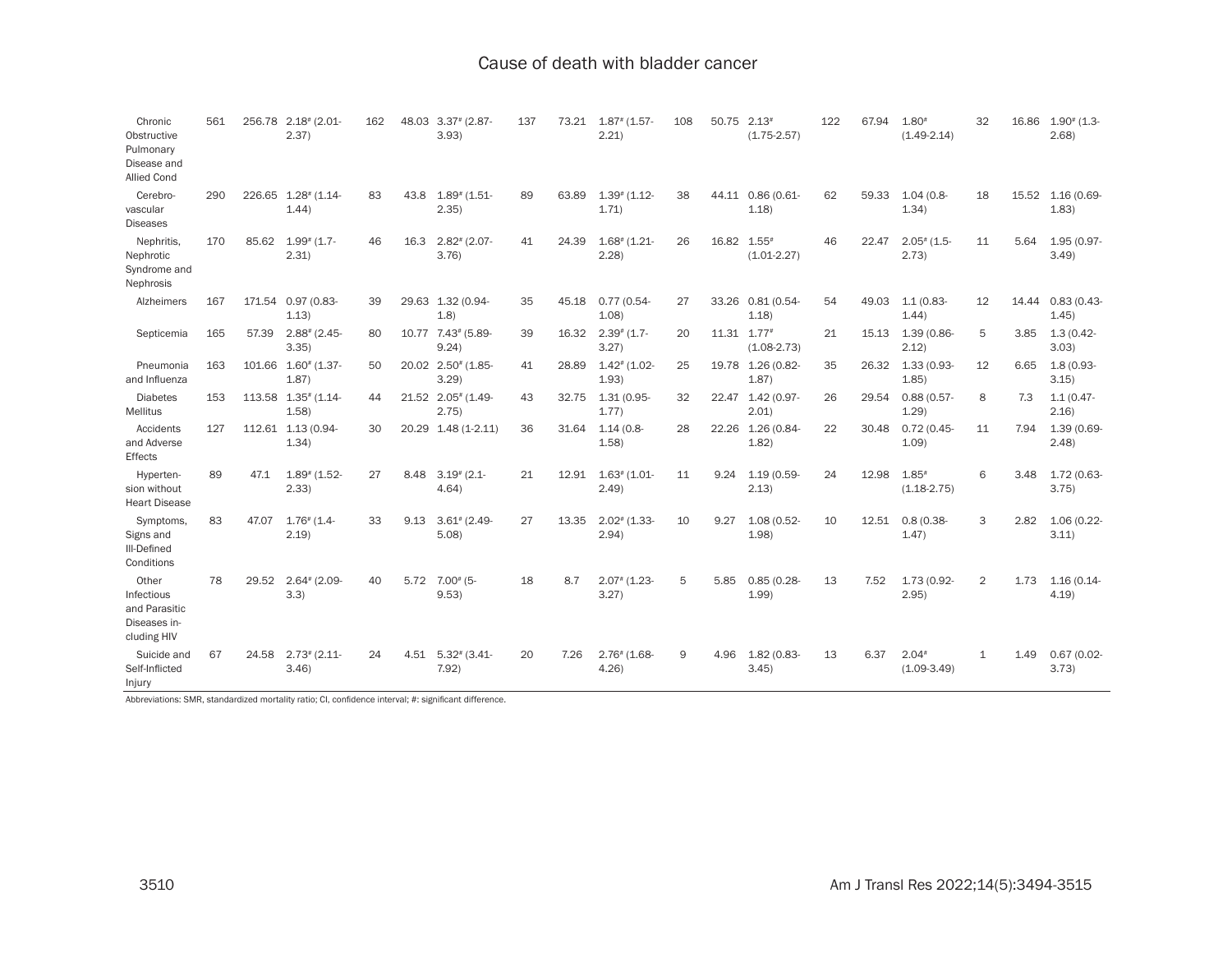|                                                                          |               | Total         |                                       | <6 months      |       |                                      | 6 m-1 year     |                      |                                            |                                   | 1-3 years |                                             |                 | 3-5 years |                                  | >5 years       |               |                                 |  |
|--------------------------------------------------------------------------|---------------|---------------|---------------------------------------|----------------|-------|--------------------------------------|----------------|----------------------|--------------------------------------------|-----------------------------------|-----------|---------------------------------------------|-----------------|-----------|----------------------------------|----------------|---------------|---------------------------------|--|
| Causes of<br>deaths                                                      | Ob-<br>served | Expect-<br>ed | SMR (95%<br>$Cl$ )                    | Ob-<br>served  | ed    | Expect- SMR (95%<br>CI               | Ob-            | Ex-<br>served pected | <b>SMR</b><br>(95% CI)                     | O <sub>b</sub> -<br>served pected | Ex-       | SMR (95%)<br>$Cl$ )                         | $Ob-$<br>served | Ex-       | <b>SMR</b><br>pected (95% CI)    | Ob-<br>served  | Expect-<br>ed | <b>SMR</b><br>(95%<br>$Cl$ )    |  |
| All Causes of<br>Death                                                   | 4.392         | 161.9         | 27.13# (26.33-<br>27.94)              | 1,825          | 38.29 | 47.67#<br>$(45.51 - 49.91)$          | 1,193          |                      | 31.64 37.71#<br>$(35.6 -$<br>39.91)        | 1.159                             | 47.05     | $24.63*$<br>$(23.24 -$<br>26.09             | 153             |           | 19.96 7.67# (6.5-<br>8.98        | 62             | 24.97         | $2.48*$<br>$(1.9 - 3.18)$       |  |
| All Malignant<br>Cancers                                                 | 4.034         | 37.31         | $108.13*$<br>$(104.82 -$<br>111.52)   | 1.679          | 8.94  | 187.84#<br>$(178.96 -$<br>197.04)    | 1.112          | 7.6                  | 146.31#<br>$(137.84 -$<br>155.17           | 1.078                             | 11.18     | 96.42#<br>$(90.75 -$<br>102.35)             | 127             | 4.33      | $29.33*$<br>$(24.45 -$<br>34.89) | 38             | 5.26          | $7.23*$<br>$(5.11 -$<br>9.92)   |  |
| Urinary<br>Bladder                                                       | 3,486         | 1.35          | 2,575.46#<br>$(2490.67 -$<br>2662.41) | 1,431          | 0.32  | 4,509.14#<br>(4278.51-<br>4748.97)   | 983            | 0.27                 | $3,690.19*$<br>$(3463.08 -$<br>3928.29)    | 948                               | 0.39      | $2,410.45*$<br>$(2259.43 -$<br>2568.91)     | 103             | 0.16      | 638.02#<br>(520.77-<br>773.78)   | 21             | 0.22          | 97.64#<br>$(60.44 -$<br>149.25) |  |
| Prostate                                                                 | 57            | 3.28          | 17.38# (13.17-<br>22.52)              | 23             | 0.81  | 28.40# (18-<br>42.61                 | 11             | 0.66                 | $16.78$ <sup>#</sup><br>$(8.38 -$<br>30.03 | 18                                | 0.93      | $19.40*$<br>$(11.5 - 30.66)$                | 5               | 0.38      | $13.27*$<br>$(4.31 -$<br>30.96)  | 0              | 0.51          | $0(0-7.25)$                     |  |
| Lung and<br><b>Bronchus</b>                                              | 54            |               | 10.44 5.17# (3.89-<br>6.75)           | 26             | 2.54  | $10.24$ $(6.69 -$<br>15)             | 13             | 2.18                 | $5.97*$<br>$(3.18 -$<br>10.21              | 11                                | 3.17      | $3.47$ $(1.73 -$<br>6.21                    | $\overline{2}$  | 1.18      | $1.7(0.21 -$<br>6.15)            | $\overline{2}$ | 1.38          | 1.45<br>$(0.18 -$<br>5.24)      |  |
| Kidney and<br><b>Renal Pelvis</b>                                        | 30            | 0.94          | 31.93# (21.54-<br>45.58)              | 19             | 0.22  | 85.94#<br>$(51.74 - 134.2)$          | 6              | 0.19                 | $31.35*$<br>$(11.51 -$<br>68.24            | 3                                 | 0.28      | $10.59*$<br>$(2.18 - 30.95)$                | $\mathbf 0$     | 0.11      | $O(O -$<br>33.63)                | $\overline{2}$ | 0.13          | 14.91<br>$(1.81 -$<br>53.87     |  |
| Colon and<br>Rectum                                                      | 20            | 3.29          | $6.08$ $(3.72 -$<br>9.39              | 8              | 0.8   | $9.98$ # (4.31-<br>19.66)            | $\overline{2}$ | 0.67                 | 2.98 (0.36-<br>10.77                       | $\overline{7}$                    |           | $0.98$ $7.15$ <sup>#</sup> (2.87-<br>14.72) | $\mathbf 0$     | 0.38      | $0(0-9.66)$                      | 3              | 0.45          | $6.61*$<br>$(1.36 -$<br>19.32)  |  |
| Liver                                                                    | 11            | 1.13          | $9.70^{*}$ (4.84-<br>17.35            | $\overline{7}$ | 0.25  | 27.85# (11.2-<br>57.38)              | 2              | 0.22                 | $8.89*$<br>$(1.08 -$<br>32.13              | $\overline{2}$                    | 0.34      | $5.81(0.7 -$<br>21)                         | $\Omega$        | 0.14      | $0(0 -$<br>26.41)                | $\Omega$       | 0.17          | $O (O -$<br>21.14)              |  |
| Ureter                                                                   | 10            | 0.03          | 328.79#<br>$(157.67 -$<br>604.65)     | 5              | 0.01  | 710.34#<br>$(230.64 -$<br>1657.69)   | 3              | 0.01                 | 504.18#<br>$(103.97 -$<br>1473.41)         | $\mathbf{1}$                      | 0.01      | 111.49#<br>$(2.82 -$<br>621.17)             | $\mathbf{1}$    | $\Omega$  | 270.84#<br>$(6.86 -$<br>1509.04) | $\Omega$       | $\Omega$      | $0(0 -$<br>774.36)              |  |
| Non-tumor<br>diseases                                                    |               |               |                                       |                |       |                                      |                |                      |                                            |                                   |           |                                             |                 |           |                                  |                |               |                                 |  |
| Diseases of<br>Heart                                                     | 128           |               | 43.28 2.96 # (2.47-<br>3.52           | 59             | 10.4  | $5.67$ $(4.32 -$<br>7.32)            | 23             | 8.44                 | $2.73*$<br>$(1.73 - 4.09)$                 | 30                                |           | 12.42 2.42 # (1.63-<br>3.45                 | 8               | 5.32      | $1.5(0.65 -$<br>2.96             | 8              | 6.69          | 1.2(0.52)<br>2.36               |  |
| Chronic<br>Obstructive<br>Pulmonary<br>Disease and<br><b>Allied Cond</b> | 30            | 10.28         | $2.92$ <sup>#</sup> (1.97-<br>4.17)   | 9              | 2.42  | $3.72$ <sup>#</sup> $(1.7 -$<br>7.06 | 8              | 2.03                 | $3.95$ $(1.7 -$<br>7.77)                   | 8                                 | 3.03      | $2.64$ $(1.14 -$<br>5.21                    | 3               | 1.25      | $2.41(0.5 -$<br>7.03)            | $\overline{2}$ | 1.56          | 1.28<br>$(0.16 -$<br>4.64)      |  |
| Septicemia                                                               | 26            | 2.34          | $11.11$ <sup>#</sup> (7.26-<br>16.28  | 10             | 0.56  | $17.93*$ (8.6-<br>32.97)             | 6              | 0.46                 | 13.04#<br>$(4.79 -$<br>28.39)              | 6                                 | 0.68      | $8.78$ $(3.22 -$<br>19.1                    | $\overline{2}$  | 0.28      | 7.09<br>$(0.86 -$<br>25.6)       | $\overline{2}$ | 0.36          | 5.61<br>$(0.68 -$<br>20.25      |  |
| Cerebro-<br>vascular<br><b>Diseases</b>                                  | 23            | 8.97          | $2.56$ $(1.63 -$<br>3.85              | 8              | 2.15  | $3.71^*$ (1.6-<br>7.32)              | $\overline{7}$ | 1.72                 | $4.07*$<br>$(1.63 - 8.38)$                 | 5                                 | 2.56      | 1.95 (0.63-<br>4.55                         | $\overline{2}$  | 1.13      | 1.76<br>$(0.21 -$<br>6.37)       | $\mathbf{1}$   | 1.4           | 0.72<br>$(0.02 -$<br>3.98       |  |

# Table 5. Main cause of deaths for patients with metastatic bladder cancer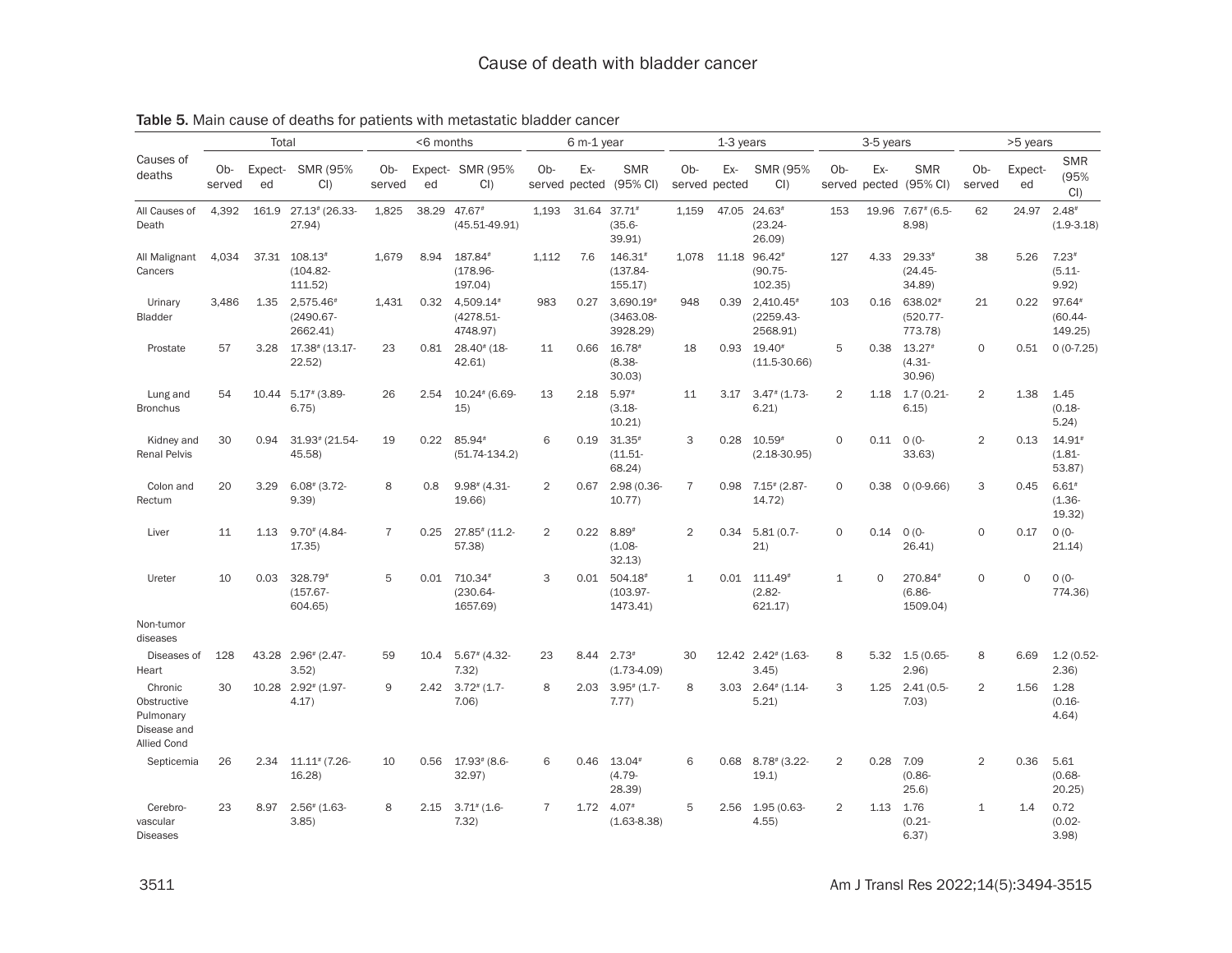| Other         | 15 | 1.35 | $11.15$ # (6.24-           | 5  | 0.32 | $15.77$ # (5.12- | 5 | 0.27 | 18.31#      | 2 | 0.4  | 4.98 (0.6-   |          | 0.16 | $6.2(0.16 -$ | 2 | 0.19 | 10.36#    |
|---------------|----|------|----------------------------|----|------|------------------|---|------|-------------|---|------|--------------|----------|------|--------------|---|------|-----------|
| Infectious    |    |      | 18.38)                     |    |      | 36.8             |   |      | $(5.94 -$   |   |      | 18)          |          |      | 34.56        |   |      | $(1.25 -$ |
| and Parasitic |    |      |                            |    |      |                  |   |      | 42.73       |   |      |              |          |      |              |   |      | 37.42     |
| Diseases in-  |    |      |                            |    |      |                  |   |      |             |   |      |              |          |      |              |   |      |           |
| cluding HIV   |    |      |                            |    |      |                  |   |      |             |   |      |              |          |      |              |   |      |           |
| Symptoms,     | 12 | 1.85 | $6.48$ <sup>#</sup> (3.35- | 9. | 0.44 | 20.49# (9.37-    | 1 | 0.35 | 2.83 (0.07- | 2 | 0.53 | $3.8(0.46 -$ | $\Omega$ | 0.24 | $O(0 -$      | 0 | 0.29 | $O(0 -$   |
| Signs and     |    |      | 11.33                      |    |      | 38.89)           |   |      | 15.77       |   |      | 13.73        |          |      | 15.55        |   |      | 12.53     |
| III-Defined   |    |      |                            |    |      |                  |   |      |             |   |      |              |          |      |              |   |      |           |
| Conditions    |    |      |                            |    |      |                  |   |      |             |   |      |              |          |      |              |   |      |           |

Abbreviations: SMR, standardized mortality ratio; CI, confidence interval; #: significant difference.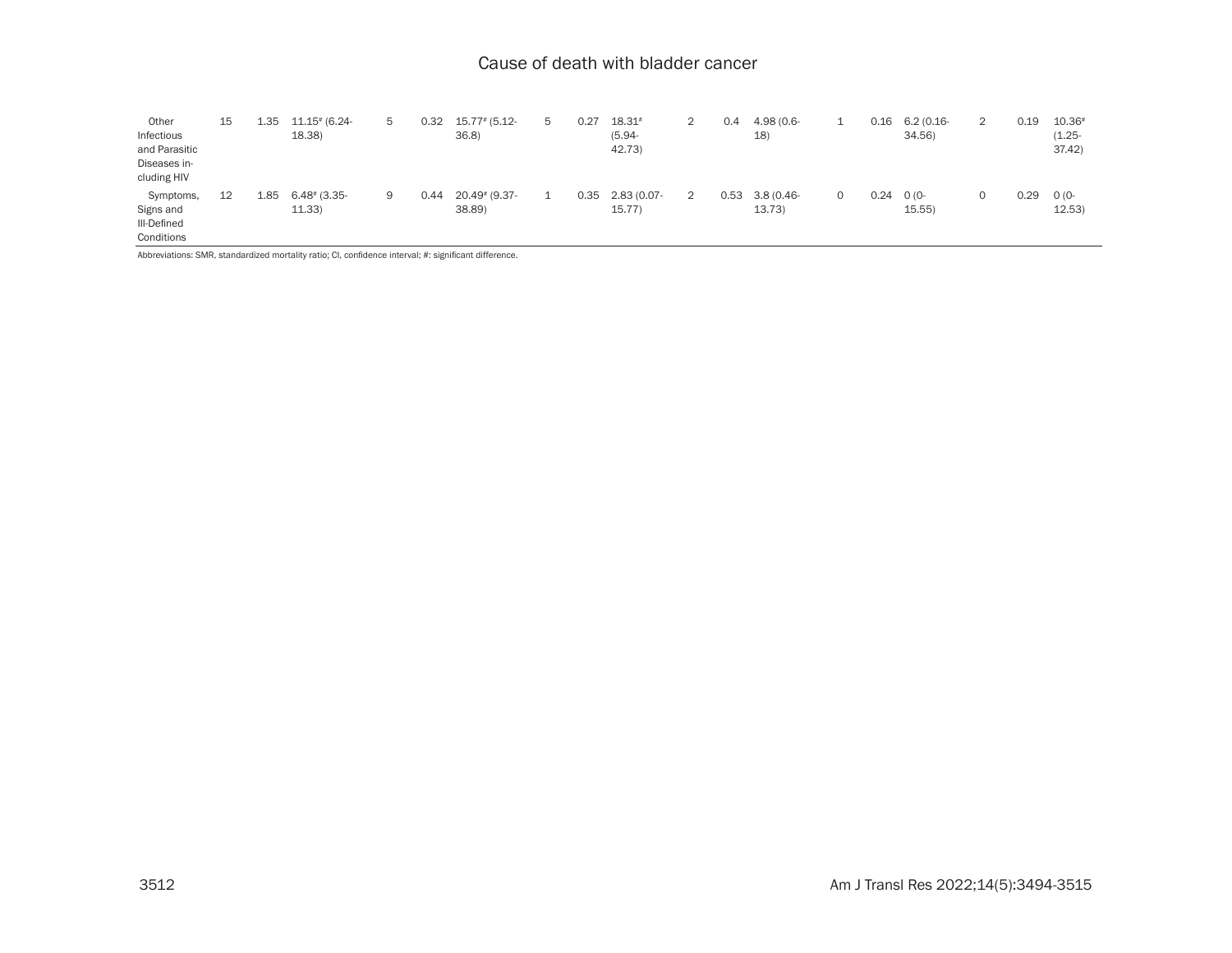largest and then black skinned people were second to them, the risk of death of blacks was often higher than that of whites. Some scholars had put forward the same view that bladder cancer affected whites twice as much as blacks or Hispanics, but black patients were more likely to be diagnosed at an advanced stage [23]. This may not only reflect genetic differences, but also socioeconomic differences [1]. In NMIBC, we found that there was no significant difference in the SMR between patients with chemotherapy and non-chemotherapy. While radiotherapy can significantly reduce SMR, for non-MMIBC and MBC, neither radiotherapy nor chemotherapy can reduce SMR. Therefore, we look forward to seeking better therapies, such as surgery combined with neoadjuvant chemotherapy, radiotherapy, and immunotherapy, to improve the survival rate of patients [23].

The most common cause of non-neoplastic deaths from bladder cancer was heart diseases. Studies have shown that cancer patients faced a higher risk of death from cardiovascular diseases throughout their lives. The death rate of cardiovascular diseases in cancer patients was 2-6 times that of the general population on average [24]. This may be due to the long-term use of chemotherapeutics, which has dose-dependent cardiotoxicity, leading to cardiomyopathy and heart failure [25, 26]. In addition, other high-risk diseases such as diabetes, nephritis, nephrotic syndrome and nephrosis, diabetes mellitus disease, etc. can change the body's metabolic state and hemodynamics, thereby increasing the burden on the heart. The risk of death from cardiovascular disease was obviously throughout the entire process of cancer treatment, including the early and late follow-up. Considering such serious and persistent consequences, reactive management methods that only work when clinical manifestations and complications occur were no longer applicable. On the contrary, we advocate a proactive approach, which begins before any cancer treatment is given and lasts for a lifetime thereafter. Chronic obstructive pulmonary disease was the second largest non-tumor cause of death after heart diseases. At the same time, lung cancer and bronchial cancer were the most common non-bladder cancer malignancies after diagnosis of bladder cancer. Bladder cancer has such a significant impact on the lungs, but the reason is still

unknown. Another noteworthy point was that the risk of death from septicemia, other infectious and parasitic diseases including HIV was much higher than that of the general population, especially in non-MMIBC and MBC. This may be caused by using chemotherapy drugs causing bone marrow suppression and reduced white blood cell production which is related to the dysfunction of the immune system. Studies have shown that the main suicide patients were male, white, diagnosed with lung cancer, head, neck cancer, testicular cancer, bladder cancer and Hodgkin's lymphoma, which had the highest SMR (>5-10) [27]. A study found that the suicide rate of bladder cancer patients in British Columbia is 2.71 times that of the general population (95% credible interval 2.02, 3.62) [28]. Men, the elderly, unmarried status, whites, and non-localized diseases were risk factors for suicide [26]. Interestingly, the median time from diagnosis to suicide was 43 months [25], which emphasizes the necessity of providing long-term survival support and basic psychological encouragement for patients with bladder cancer.

Compared with the general population, patients with bladder cancer were at a higher risk of dying from other non-neoplastic diseases. High-risk patients should not consider intensive treatment of bladder cancer, nor should they undergo intensive medical management during and after treatment. Therefore, our research on non-cancerous causes of death may help clinicians individualize the risk characteristics of specific early death events, thereby contributing to more individualized clinical decision-making and survival planning. In addition, the survival time and causes of death for patients were also affected to a certain extent by their lifestyle. It was estimated that 30-40% of cancers can achieve primary prevention by changing lifestyle and environmental risk factors known to be associated with cancer morbidity. An active lifestyle can also contribute to tertiary prevention of cancer and reduce cancer mortality [30]. A healthy lifestyle, including avoiding smoking, maintaining a healthy weight, active exercise, avoiding harmful alcohol consumption and maintaining a healthy diet are the best strategies for preventing and treating cancer and other major non-communicable diseases [31]. Previous studies have shown that physical exercise can reduce the risk and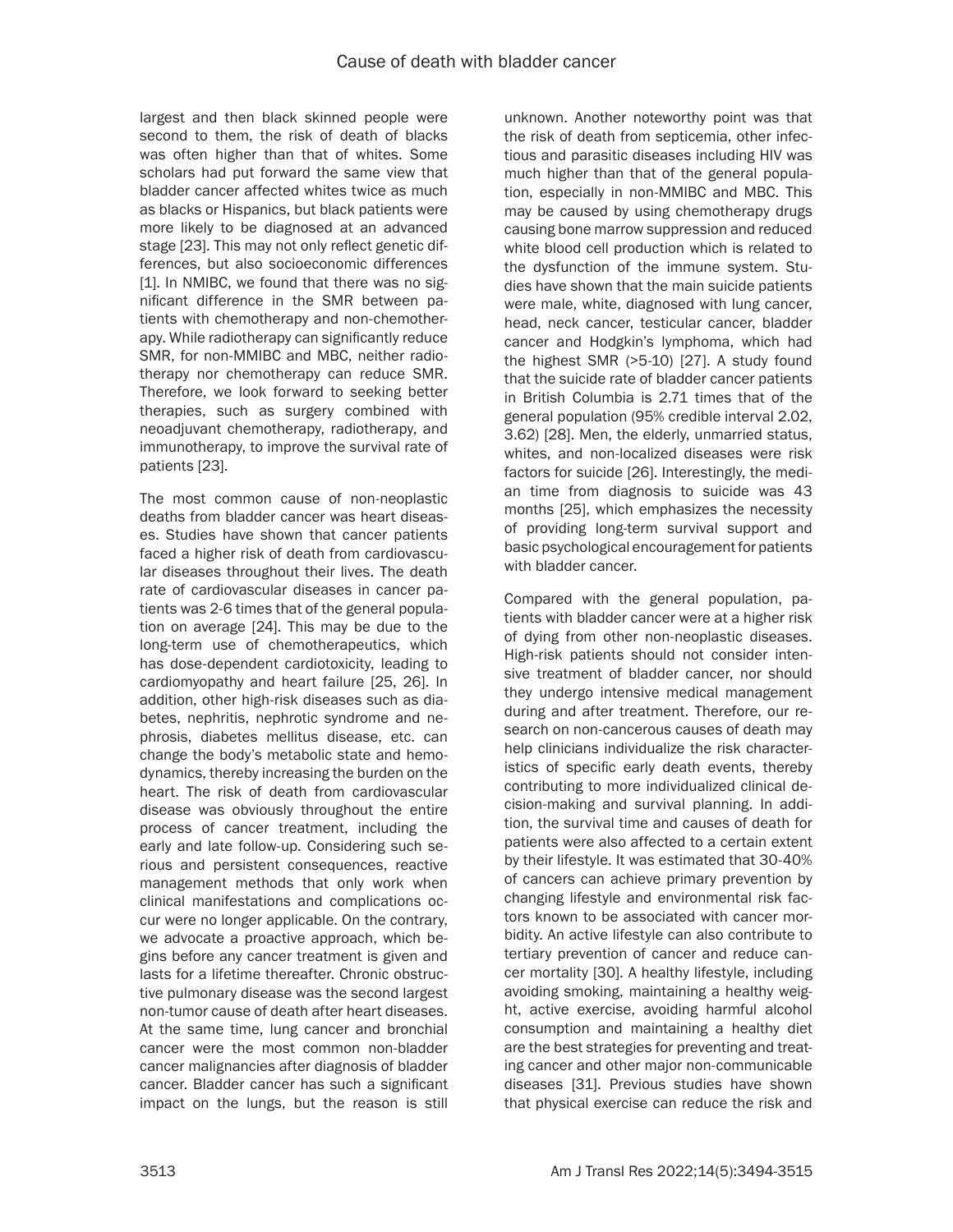mortality of breast cancer, colon cancer and bladder cancer [32]. Drinking more water and increasing the intake of vegetables and fruits could prolong the survival time of patients with bladder cancer. Vegetables and fruits contain many micronutrients and phytochemicals that may prevent or inhibit carcinogenicity, thereby prolonging the survival of patients with bladder cancer [33]. However, bladder cancer patients have physical discomfort, reduced exercise, loss of appetite and other conditions, the pursuit of the healthiest lifestyle is not ideal. Given the low proportion of people with healthy lifestyles in many countries, creating an environment more conducive to behavioral change should be a priority for public health worldwide.

There were some limitations in our study. Firstly, we used AJCC TNM 6th edition staging (2004-2015) to distinguish NMIBC, non-MMIBC and MBC, but these classifications are not the same as the current version. Therefore, the results of this study can't fully represent the current staging results. Secondly, the treatment information of patients in this database was incomplete. The database only provided radiotherapy and chemotherapy records, but not detailed treatment information. For non-MMIBC and MBC patients, the treatments varied greatly which had important impacts on the survival time and the death reasons. Our results might be influenced by this missing information. Therefore, high-quality studies are needed in the future to explore the main causes of deaths and related risk of deaths compared with general population.

In summary, during the follow-up period after diagnosis, deaths caused by non-bladder cancer accounted for a considerable proportion of patients with bladder cancer, especially NM-IBC and non-MMIBC. Heart disease and other malignant tumors accounted for the largest number of deaths from non-bladder cancer. Other important non-cancer causes of death include chronic obstructive pulmonary disease, nephritis, nephrotic syndrome and nephrosis, diabetes mellitus, sepsis and other infectious diseases, and suicide. Our findings will help guide bladder cancer patients about their future health and life managements.

### Disclosure of conflict of interest

None.

Address correspondence to: Qiang Dong, Department of Urology, Institute of Urology, West China Hospital of Sichuan University, No. 37 Guoxue Lane, Wuhou District, Chengdu 610041, Sichuan Province, China. E-mail: [dqiang666@163.com](mailto:dqiang666@163.com)

### References

- [1] Antoni S, Ferlay J, Soerjomataram I, Znaor A, Jemal A and Bray F. Bladder cancer incidence and mortality: a global overview and recent trends. Eur Urol 2017; 71: 96-108.
- [2] Siegel RL, Miller KD, Fuchs HE and Jemal A. Cancer statistics, 2021. CA Cancer J Clin 2021; 71: 7-33.
- [3] Lenis AT, Lec PM, Chamie K and Mshs MD. Bladder cancer: a review. JAMA 2020; 324: 1980-1991.
- [4] Tse J, Singla N, Ghandour R, Lotan Y and Margulis V. Current advances in BCG-unresponsive non-muscle invasive bladder cancer. Expert Opin Investig Drugs 2019; 28: 757-770.
- [5] Kong J, Diao X, Diao F, Fan X, Zheng J, Yan D, Huang J, Qin H and Lin T. Causes of death in long-term bladder cancer survivors: a population-based study. Asia Pac J Clin Oncol 2019; 15: e167-e174.
- [6] Kirkali Z, Chan T, Manoharan M, Algaba F, Busch C, Cheng L, Kiemeney L, Kriegmair M, Montironi R, Murphy WM, Sesterhenn IA, Tachibana M and Weider J. Bladder cancer: epidemiology, staging and grading, and diagnosis. Urology 2005; 66: 4-34.
- [7] Smith ZL, Christodouleas JP, Keefe SM, Malkowicz SB and Guzzo TJ. Bladder preservation in the treatment of muscle-invasive bladder cancer (MIBC): a review of the literature and a practical approach to therapy. BJU Int 2013; 112: 13-25.
- [8] Ghandour R, Singla N and Lotan Y. Treatment options and outcomes in nonmetastatic muscle invasive bladder cancer. Trends Cancer 2019; 5: 426-439.
- [9] Surveillance, Epidemiology, and End Results (SEER) Program. www.seer.cancer.gov.
- [10] Richters A, Aben KKH and Kiemeney LALM. The global burden of urinary bladder cancer: an update. World J Urol 2020; 38: 1895-1904.
- [11] Siegel RL, Miller KD and Jemal A. Cancer statistics, 2019. CA Cancer J Clin 2019; 69: 7-34.
- [12] Bellmunt J. Bladder cancer. Hematol Oncol Clin North Am 2015; 29: xiii-xiv.
- [13] Cumberbatch MG, Rota M. Catto JW and La Vecchia C. The role of tobacco smoke in bladder and kidney carcinogenesis: a comparison of exposures and meta-analysis of incidence and mortality risks. Eur Urol 2016; 70: 458- 466.
- [14] Freedman ND, Silverman DT, Hollenbeck AR. Schatzkin A and Abnet CC. Association be-